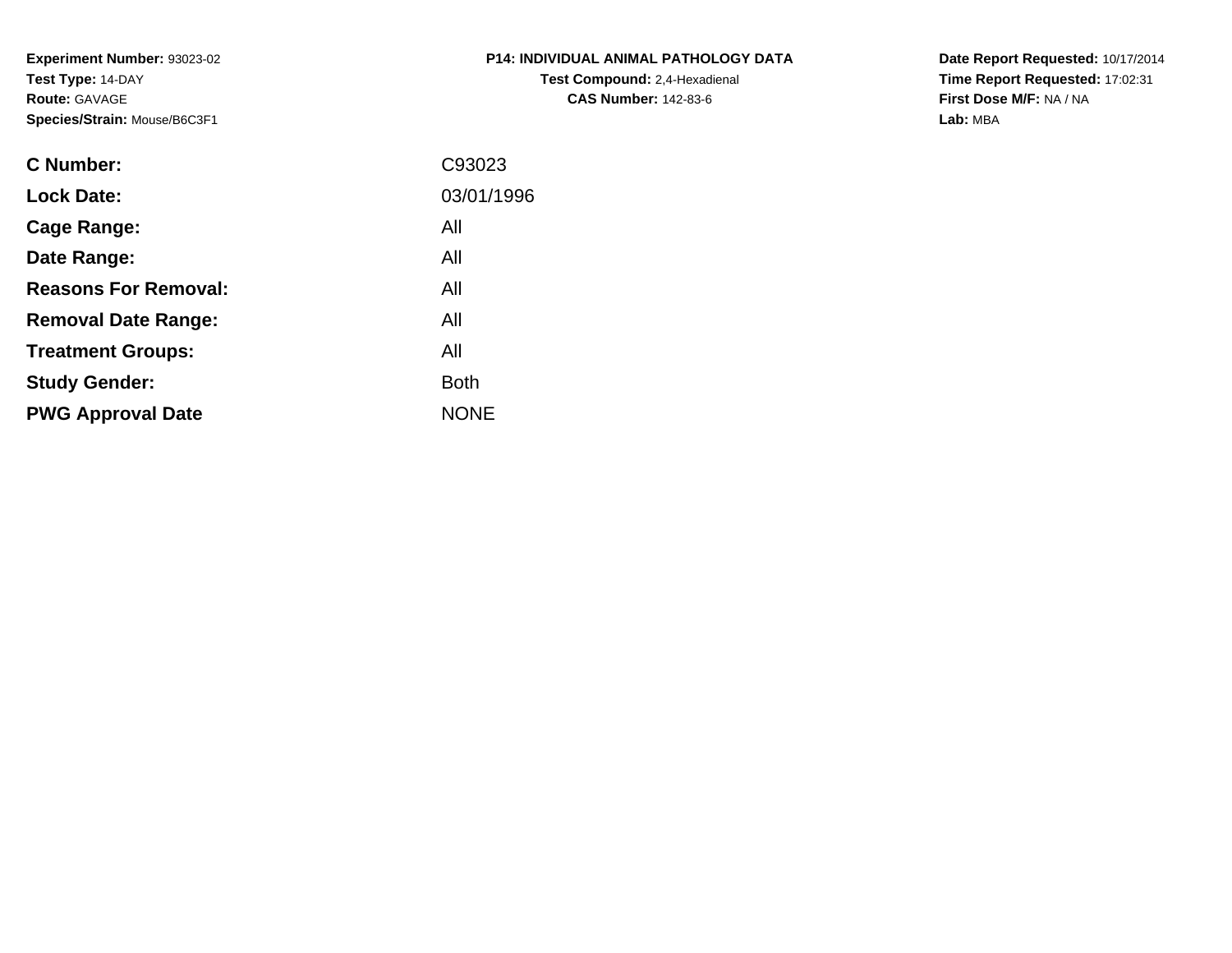| Experiment Number: 93023-02<br><b>P14: INDIVIDUAL ANIMAL PATHOLOGY DATA</b> |                 | Date Report Requested: 10/17/2014 |                                 |
|-----------------------------------------------------------------------------|-----------------|-----------------------------------|---------------------------------|
| Test Type: 14-DAY                                                           |                 | Test Compound: 2,4-Hexadienal     | Time Report Requested: 17:02:31 |
| <b>Route: GAVAGE</b>                                                        |                 | <b>CAS Number: 142-83-6</b>       | First Dose M/F: NA / NA         |
| Species/Strain: Mouse/B6C3F1                                                |                 |                                   | Lab: MBA                        |
| <b>ANIMAL ID: 1</b>                                                         | <b>TRT#: 1</b>  | <b>SEX: Male</b>                  | DAY ON TEST: 17                 |
|                                                                             | DOSE: 0.0 MG/KG | <b>DISP: Terminal Sacrifice</b>   | <b>HISTO: MB272M-1</b>          |
|                                                                             |                 | ORGAN AND ACCOUNTABLE SITE STATUS |                                 |
| <b>NORMAL</b>                                                               |                 |                                   |                                 |
| * Kidney                                                                    | * Liver         | * Stomach, Forestomach            |                                 |
| PRIMARY CAUSE OF DEATH                                                      | $\,$            |                                   |                                 |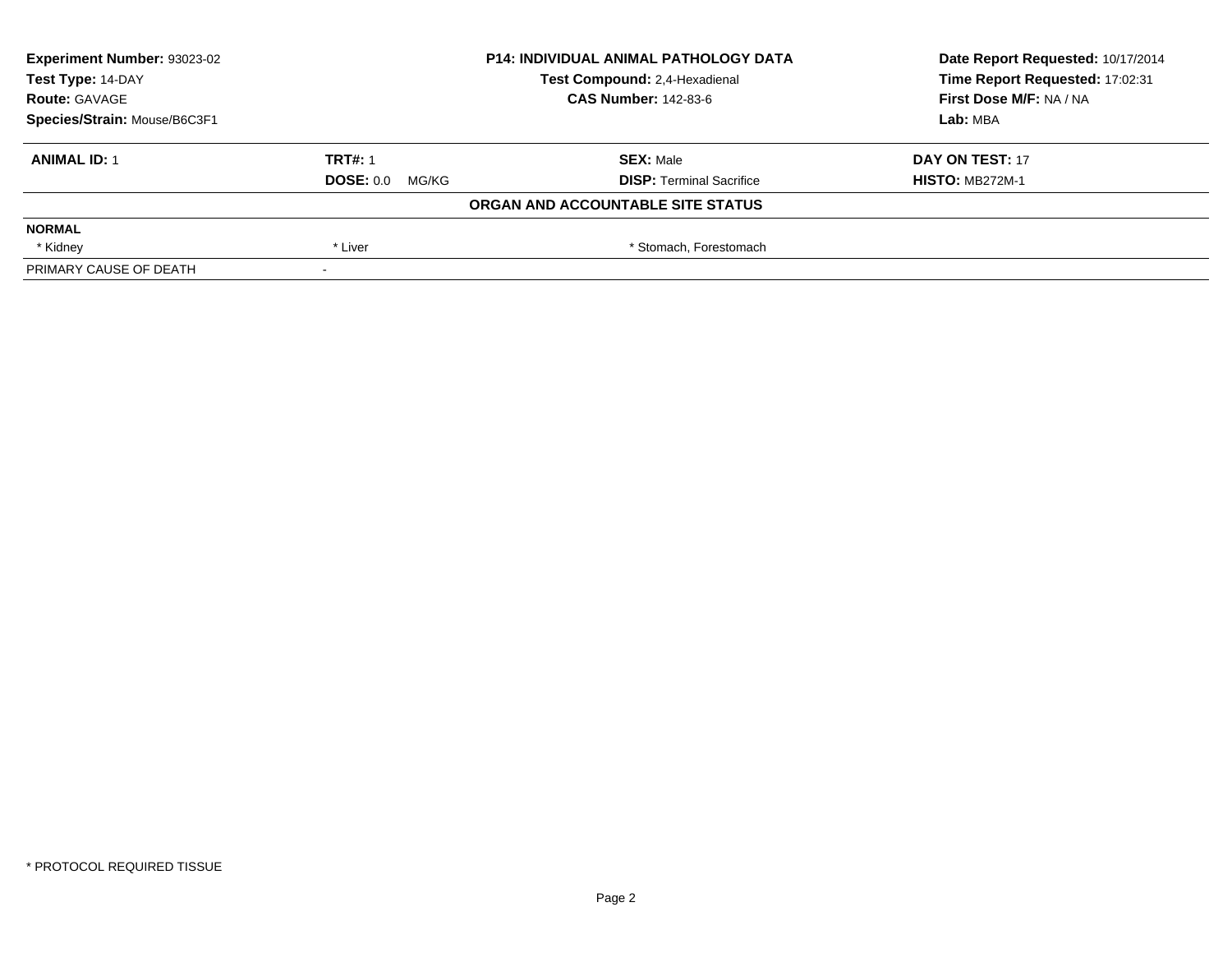| Experiment Number: 93023-02<br><b>P14: INDIVIDUAL ANIMAL PATHOLOGY DATA</b> |                 | Date Report Requested: 10/17/2014 |                                 |
|-----------------------------------------------------------------------------|-----------------|-----------------------------------|---------------------------------|
| Test Type: 14-DAY                                                           |                 | Test Compound: 2,4-Hexadienal     | Time Report Requested: 17:02:31 |
| <b>Route: GAVAGE</b>                                                        |                 | <b>CAS Number: 142-83-6</b>       | First Dose M/F: NA / NA         |
| Species/Strain: Mouse/B6C3F1                                                |                 |                                   | Lab: MBA                        |
| <b>ANIMAL ID: 2</b>                                                         | <b>TRT#: 1</b>  | <b>SEX: Male</b>                  | DAY ON TEST: 17                 |
|                                                                             | DOSE: 0.0 MG/KG | <b>DISP: Terminal Sacrifice</b>   | <b>HISTO: MB272M-2</b>          |
|                                                                             |                 | ORGAN AND ACCOUNTABLE SITE STATUS |                                 |
| <b>NORMAL</b>                                                               |                 |                                   |                                 |
| * Kidney                                                                    | * Liver         | * Stomach, Forestomach            |                                 |
| PRIMARY CAUSE OF DEATH                                                      | $\,$            |                                   |                                 |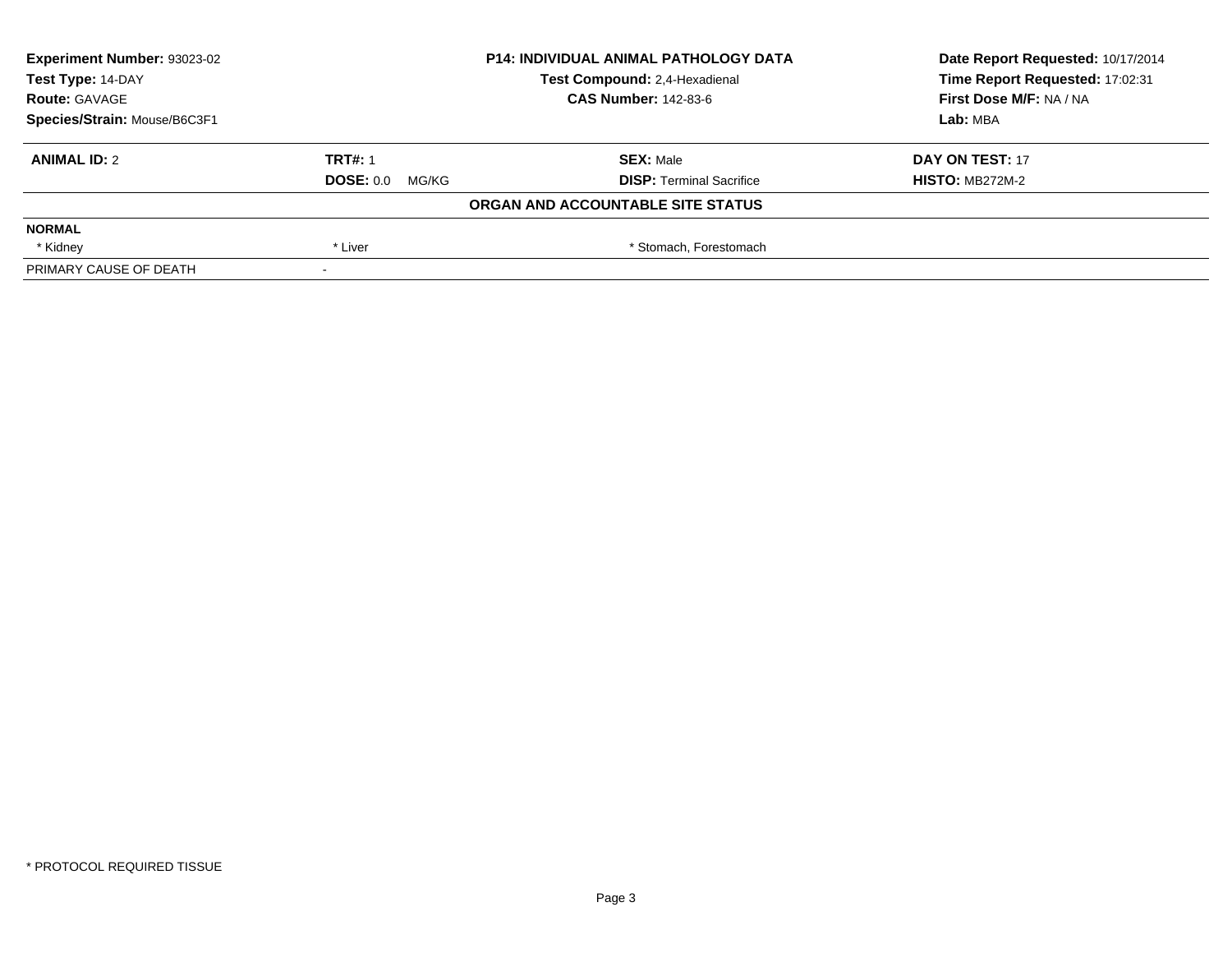| Experiment Number: 93023-02<br><b>P14: INDIVIDUAL ANIMAL PATHOLOGY DATA</b> |                 |                                   | Date Report Requested: 10/17/2014 |
|-----------------------------------------------------------------------------|-----------------|-----------------------------------|-----------------------------------|
| Test Type: 14-DAY                                                           |                 | Test Compound: 2,4-Hexadienal     | Time Report Requested: 17:02:31   |
| <b>Route: GAVAGE</b>                                                        |                 | <b>CAS Number: 142-83-6</b>       | First Dose M/F: NA / NA           |
| Species/Strain: Mouse/B6C3F1                                                |                 |                                   | Lab: MBA                          |
| <b>ANIMAL ID: 3</b>                                                         | <b>TRT#: 1</b>  | <b>SEX: Male</b>                  | DAY ON TEST: 17                   |
|                                                                             | DOSE: 0.0 MG/KG | <b>DISP: Terminal Sacrifice</b>   | <b>HISTO: MB272M-3</b>            |
|                                                                             |                 | ORGAN AND ACCOUNTABLE SITE STATUS |                                   |
| <b>NORMAL</b>                                                               |                 |                                   |                                   |
| * Kidney                                                                    | * Liver         | * Stomach, Forestomach            |                                   |
| PRIMARY CAUSE OF DEATH                                                      | $\,$            |                                   |                                   |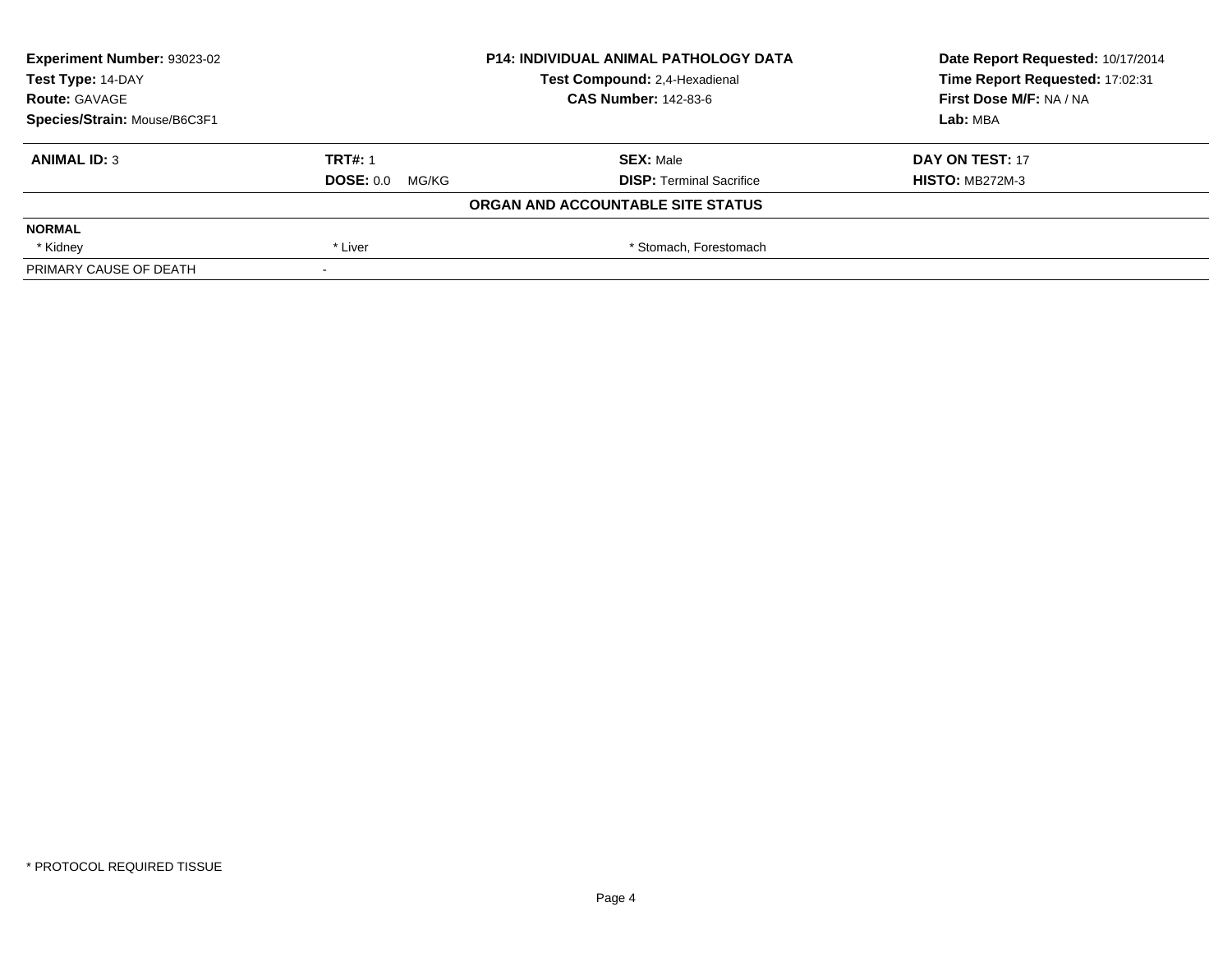| Experiment Number: 93023-02  |                 | <b>P14: INDIVIDUAL ANIMAL PATHOLOGY DATA</b> | Date Report Requested: 10/17/2014 |
|------------------------------|-----------------|----------------------------------------------|-----------------------------------|
| Test Type: 14-DAY            |                 | Test Compound: 2,4-Hexadienal                | Time Report Requested: 17:02:31   |
| <b>Route: GAVAGE</b>         |                 | <b>CAS Number: 142-83-6</b>                  | First Dose M/F: NA / NA           |
| Species/Strain: Mouse/B6C3F1 |                 |                                              | Lab: MBA                          |
| <b>ANIMAL ID: 4</b>          | <b>TRT#: 1</b>  | <b>SEX: Male</b>                             | DAY ON TEST: 17                   |
|                              | DOSE: 0.0 MG/KG | <b>DISP: Terminal Sacrifice</b>              | <b>HISTO: MB272M-4</b>            |
|                              |                 | ORGAN AND ACCOUNTABLE SITE STATUS            |                                   |
| <b>NORMAL</b>                |                 |                                              |                                   |
| * Kidney                     | * Liver         | * Stomach, Forestomach                       |                                   |
| PRIMARY CAUSE OF DEATH       | $\,$            |                                              |                                   |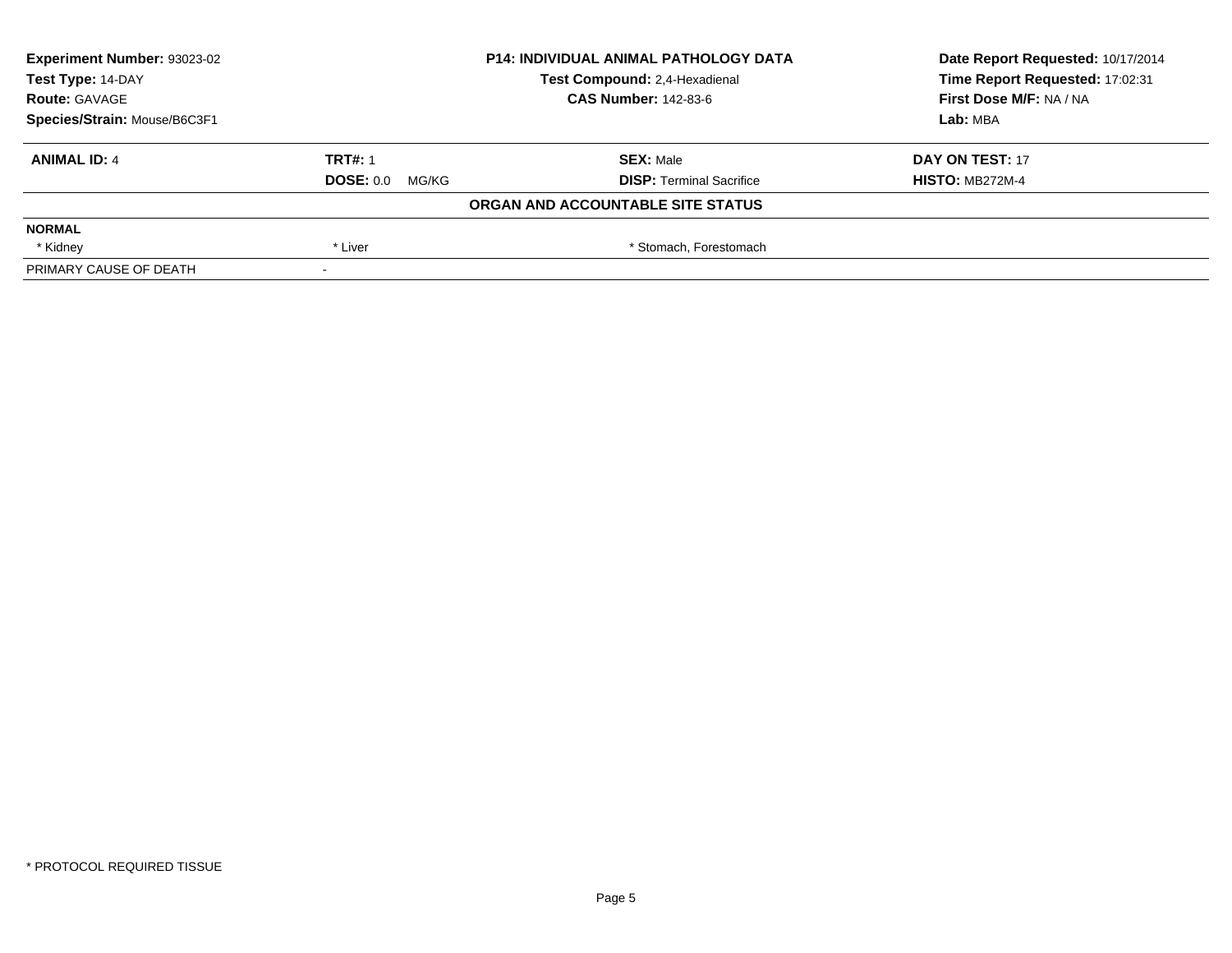| Experiment Number: 93023-02<br><b>P14: INDIVIDUAL ANIMAL PATHOLOGY DATA</b> |                 |                                   | Date Report Requested: 10/17/2014 |
|-----------------------------------------------------------------------------|-----------------|-----------------------------------|-----------------------------------|
| Test Type: 14-DAY                                                           |                 | Test Compound: 2,4-Hexadienal     | Time Report Requested: 17:02:31   |
| <b>Route: GAVAGE</b>                                                        |                 | <b>CAS Number: 142-83-6</b>       | First Dose M/F: NA / NA           |
| Species/Strain: Mouse/B6C3F1                                                |                 |                                   | Lab: MBA                          |
| <b>ANIMAL ID: 5</b>                                                         | <b>TRT#: 1</b>  | <b>SEX: Male</b>                  | DAY ON TEST: 17                   |
|                                                                             | DOSE: 0.0 MG/KG | <b>DISP: Terminal Sacrifice</b>   | <b>HISTO: MB272M-5</b>            |
|                                                                             |                 | ORGAN AND ACCOUNTABLE SITE STATUS |                                   |
| <b>NORMAL</b>                                                               |                 |                                   |                                   |
| * Kidney                                                                    | * Liver         | * Stomach, Forestomach            |                                   |
| PRIMARY CAUSE OF DEATH                                                      | $\,$            |                                   |                                   |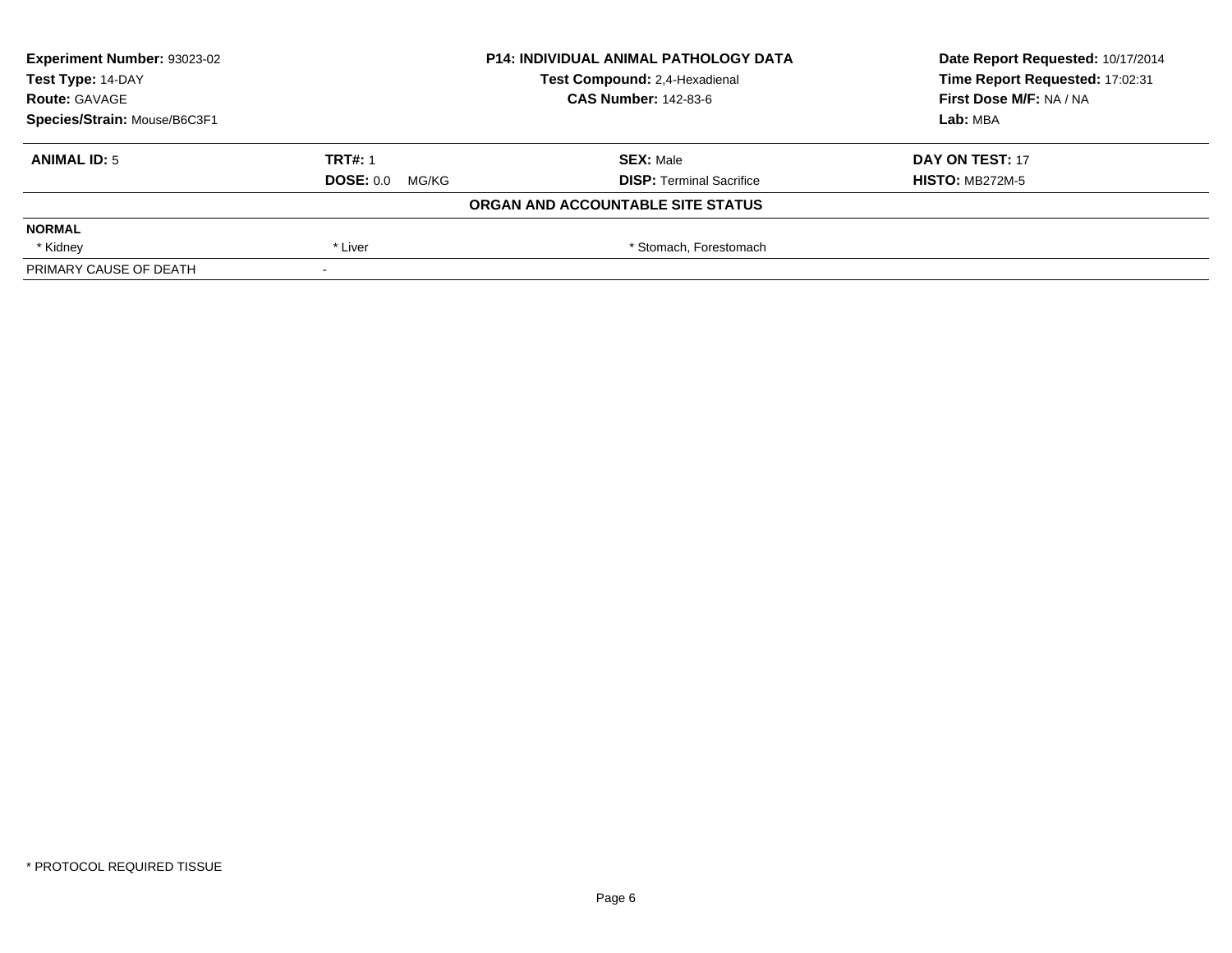| Experiment Number: 93023-02<br>Test Type: 14-DAY | <b>P14: INDIVIDUAL ANIMAL PATHOLOGY DATA</b><br>Test Compound: 2,4-Hexadienal |                                   | Date Report Requested: 10/17/2014<br>Time Report Requested: 17:02:31 |
|--------------------------------------------------|-------------------------------------------------------------------------------|-----------------------------------|----------------------------------------------------------------------|
| <b>Route: GAVAGE</b>                             |                                                                               | <b>CAS Number: 142-83-6</b>       | First Dose M/F: NA / NA                                              |
| Species/Strain: Mouse/B6C3F1                     |                                                                               |                                   | Lab: MBA                                                             |
| <b>ANIMAL ID: 16</b>                             | <b>TRT#: 4</b>                                                                | <b>SEX: Male</b>                  | DAY ON TEST: 17                                                      |
|                                                  | <b>DOSE: 27.0 MG/KG</b>                                                       | <b>DISP: Terminal Sacrifice</b>   | <b>HISTO: MB272M-16</b>                                              |
|                                                  |                                                                               | ORGAN AND ACCOUNTABLE SITE STATUS |                                                                      |
| <b>NORMAL</b>                                    |                                                                               |                                   |                                                                      |
| * Stomach. Forestomach                           |                                                                               |                                   |                                                                      |
| PRIMARY CAUSE OF DEATH                           |                                                                               |                                   |                                                                      |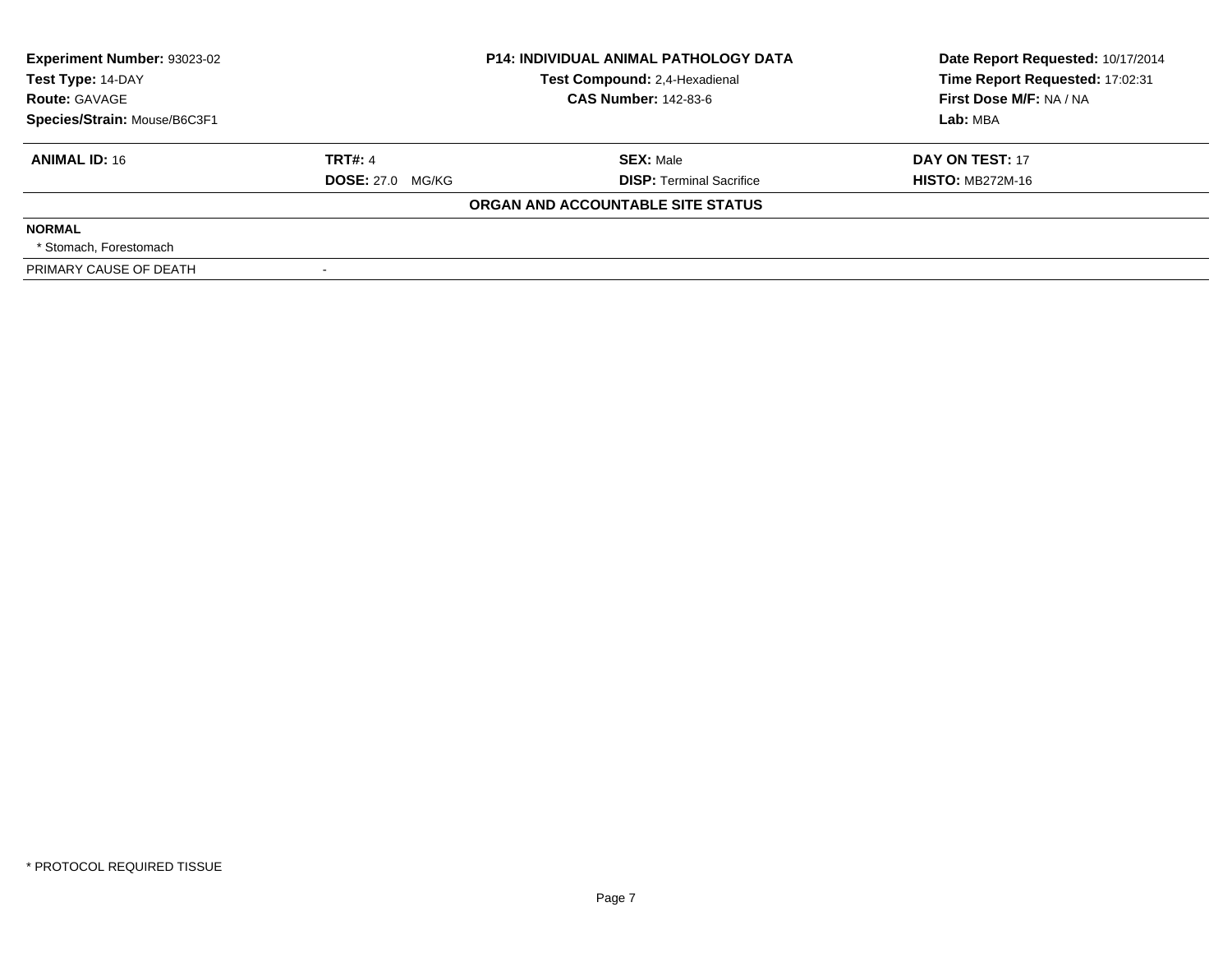| <b>Experiment Number: 93023-02</b><br>Test Type: 14-DAY<br><b>Route: GAVAGE</b> |                         | <b>P14: INDIVIDUAL ANIMAL PATHOLOGY DATA</b><br>Test Compound: 2,4-Hexadienal<br><b>CAS Number: 142-83-6</b> | Date Report Requested: 10/17/2014<br>Time Report Requested: 17:02:31<br>First Dose M/F: NA / NA |
|---------------------------------------------------------------------------------|-------------------------|--------------------------------------------------------------------------------------------------------------|-------------------------------------------------------------------------------------------------|
| Species/Strain: Mouse/B6C3F1                                                    |                         |                                                                                                              | Lab: MBA                                                                                        |
| <b>ANIMAL ID: 17</b>                                                            | <b>TRT#: 4</b>          | <b>SEX: Male</b>                                                                                             | DAY ON TEST: 17                                                                                 |
|                                                                                 | <b>DOSE: 27.0 MG/KG</b> | <b>DISP:</b> Terminal Sacrifice                                                                              | <b>HISTO: MB272M-17</b>                                                                         |
|                                                                                 |                         | ORGAN AND ACCOUNTABLE SITE STATUS                                                                            |                                                                                                 |
| <b>NORMAL</b>                                                                   |                         |                                                                                                              |                                                                                                 |
| * Stomach. Forestomach                                                          |                         |                                                                                                              |                                                                                                 |
| PRIMARY CAUSE OF DEATH                                                          |                         |                                                                                                              |                                                                                                 |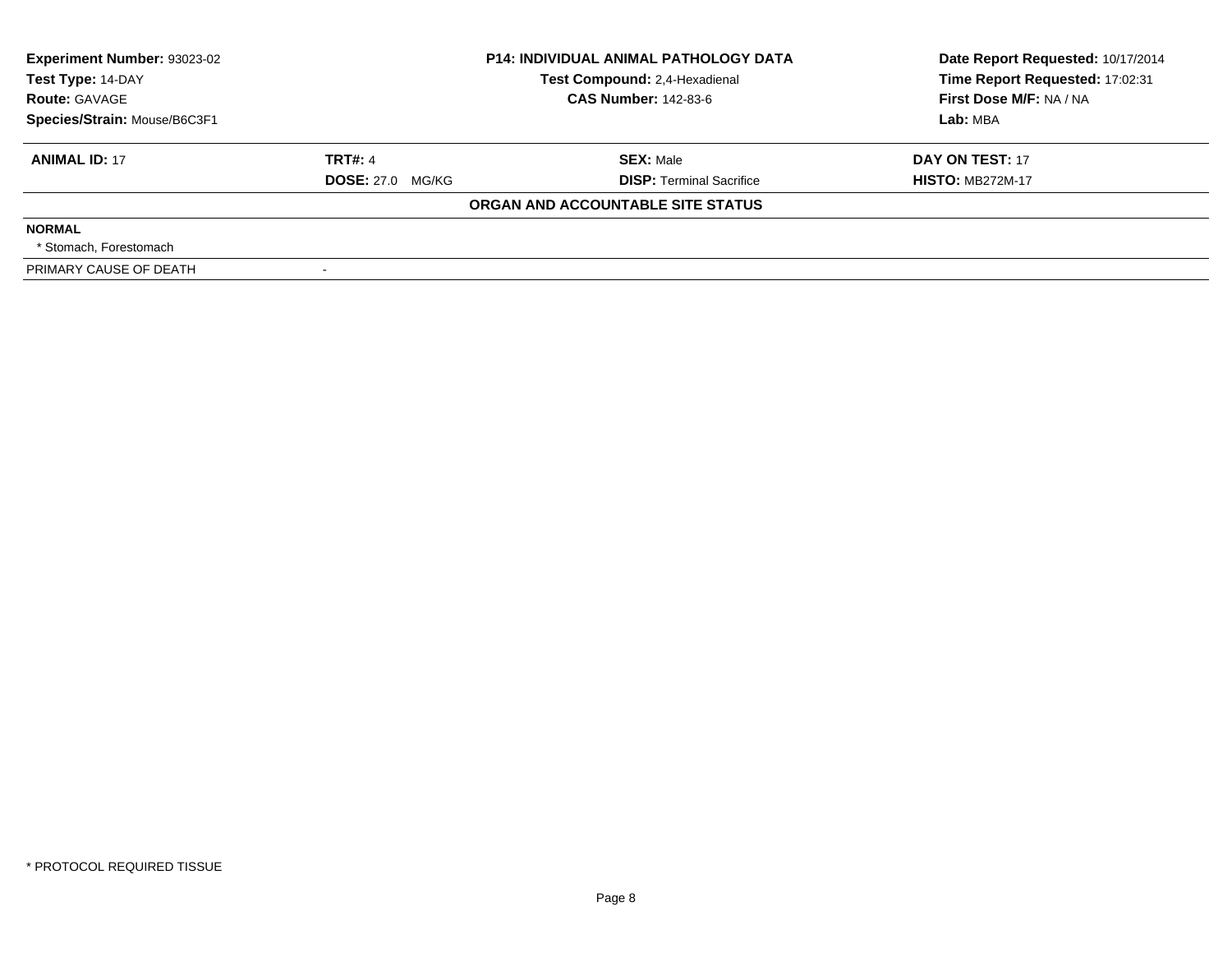| Experiment Number: 93023-02<br>Test Type: 14-DAY | <b>P14: INDIVIDUAL ANIMAL PATHOLOGY DATA</b><br>Test Compound: 2,4-Hexadienal |                                   | Date Report Requested: 10/17/2014<br>Time Report Requested: 17:02:31 |
|--------------------------------------------------|-------------------------------------------------------------------------------|-----------------------------------|----------------------------------------------------------------------|
| <b>Route: GAVAGE</b>                             |                                                                               | <b>CAS Number: 142-83-6</b>       | First Dose M/F: NA / NA                                              |
| Species/Strain: Mouse/B6C3F1                     |                                                                               |                                   | Lab: MBA                                                             |
| <b>ANIMAL ID: 18</b>                             | <b>TRT#: 4</b>                                                                | <b>SEX: Male</b>                  | DAY ON TEST: 17                                                      |
|                                                  | <b>DOSE: 27.0 MG/KG</b>                                                       | <b>DISP: Terminal Sacrifice</b>   | <b>HISTO: MB272M-18</b>                                              |
|                                                  |                                                                               | ORGAN AND ACCOUNTABLE SITE STATUS |                                                                      |
| <b>NORMAL</b>                                    |                                                                               |                                   |                                                                      |
| * Stomach. Forestomach                           |                                                                               |                                   |                                                                      |
| PRIMARY CAUSE OF DEATH                           |                                                                               |                                   |                                                                      |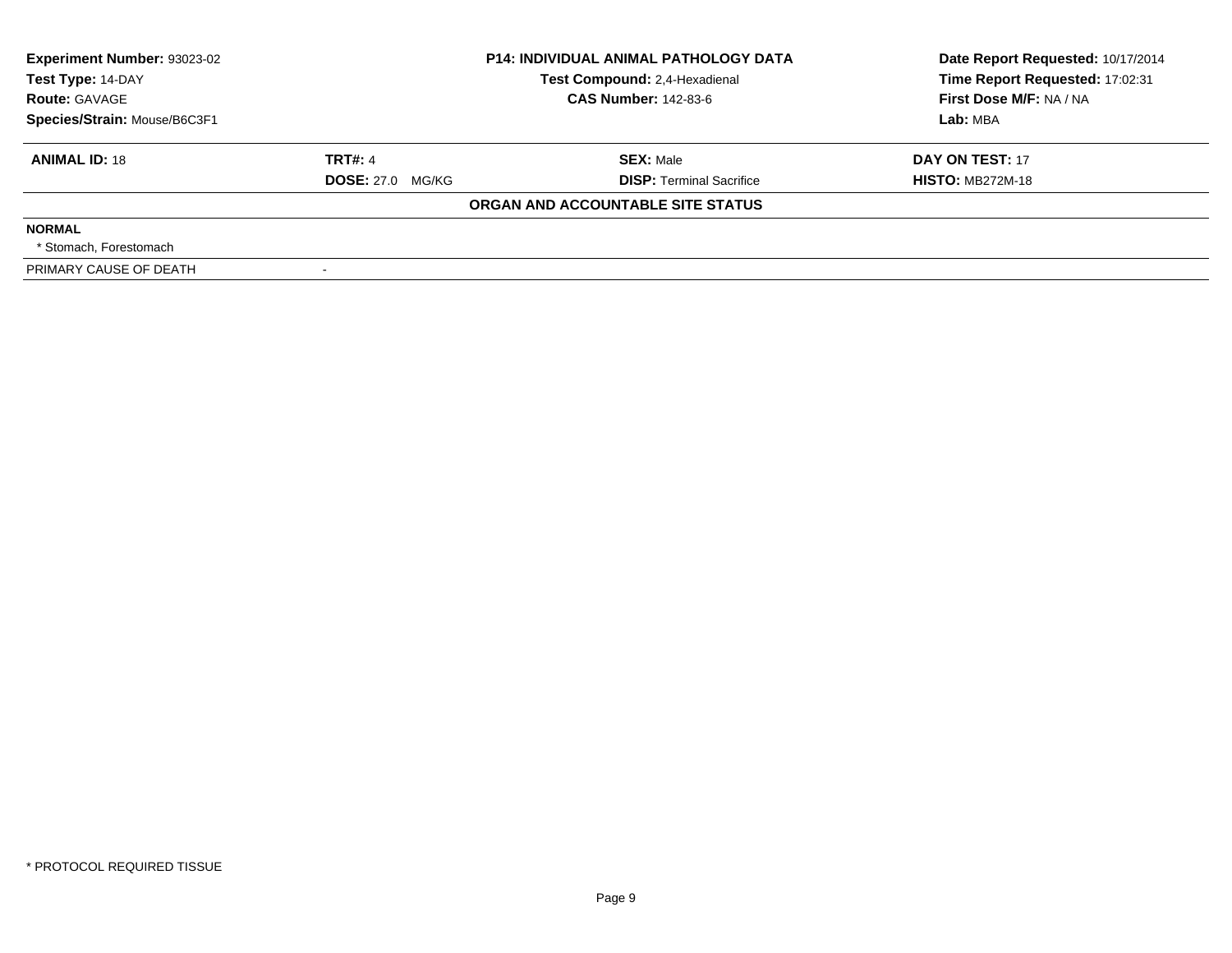| Experiment Number: 93023-02<br>Test Type: 14-DAY | <b>P14: INDIVIDUAL ANIMAL PATHOLOGY DATA</b><br>Test Compound: 2,4-Hexadienal |                                   | Date Report Requested: 10/17/2014<br>Time Report Requested: 17:02:31 |
|--------------------------------------------------|-------------------------------------------------------------------------------|-----------------------------------|----------------------------------------------------------------------|
| <b>Route: GAVAGE</b>                             |                                                                               | <b>CAS Number: 142-83-6</b>       | First Dose M/F: NA / NA                                              |
| Species/Strain: Mouse/B6C3F1                     |                                                                               |                                   | Lab: MBA                                                             |
| <b>ANIMAL ID: 19</b>                             | <b>TRT#: 4</b>                                                                | <b>SEX: Male</b>                  | DAY ON TEST: 17                                                      |
|                                                  | <b>DOSE: 27.0 MG/KG</b>                                                       | <b>DISP: Terminal Sacrifice</b>   | <b>HISTO: MB272M-19</b>                                              |
|                                                  |                                                                               | ORGAN AND ACCOUNTABLE SITE STATUS |                                                                      |
| <b>NORMAL</b>                                    |                                                                               |                                   |                                                                      |
| * Stomach. Forestomach                           |                                                                               |                                   |                                                                      |
| PRIMARY CAUSE OF DEATH                           |                                                                               |                                   |                                                                      |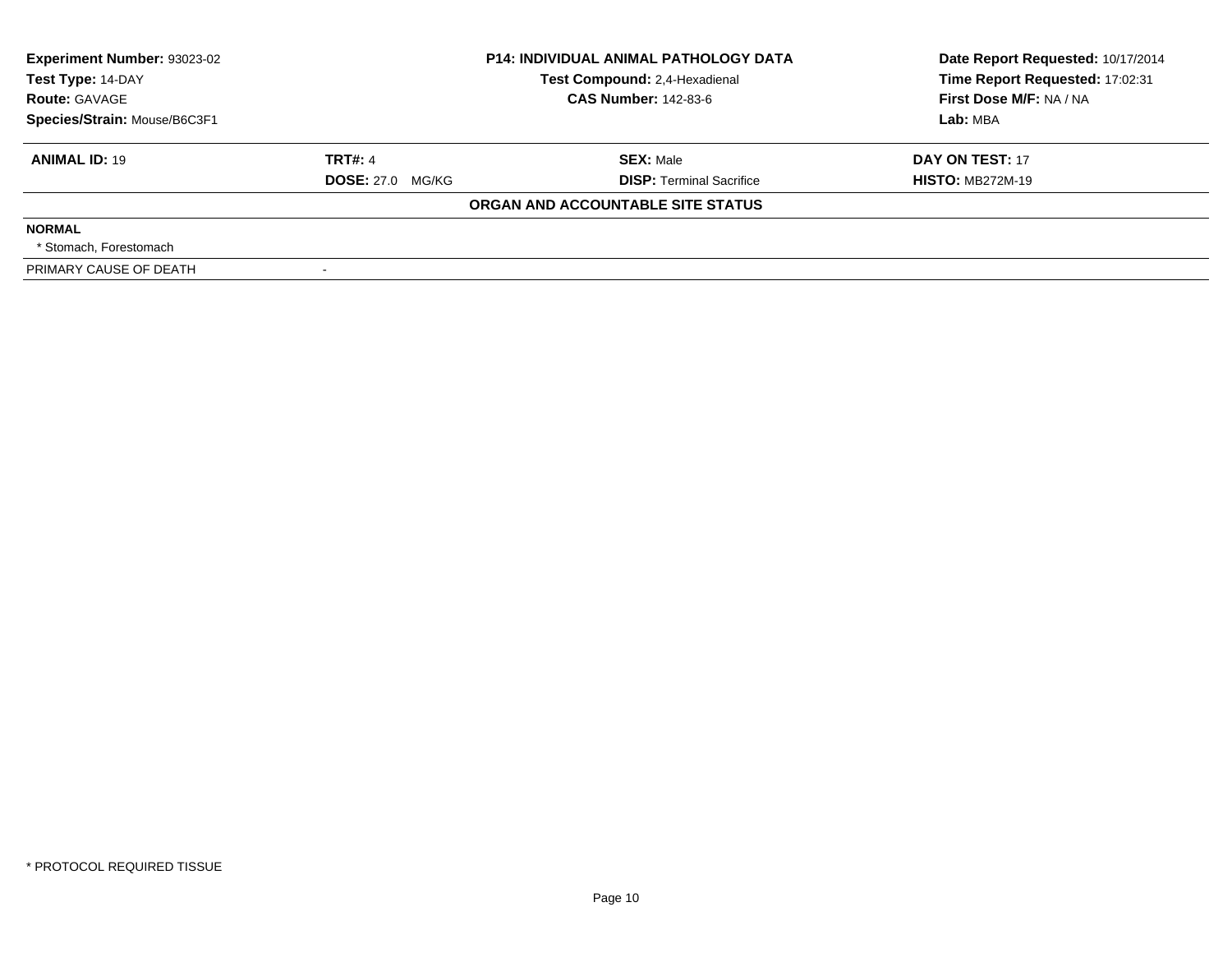| <b>Experiment Number: 93023-02</b><br>Test Type: 14-DAY<br><b>Route: GAVAGE</b> |                         | <b>P14: INDIVIDUAL ANIMAL PATHOLOGY DATA</b><br>Test Compound: 2,4-Hexadienal<br><b>CAS Number: 142-83-6</b> | Date Report Requested: 10/17/2014<br>Time Report Requested: 17:02:31<br>First Dose M/F: NA / NA |
|---------------------------------------------------------------------------------|-------------------------|--------------------------------------------------------------------------------------------------------------|-------------------------------------------------------------------------------------------------|
| Species/Strain: Mouse/B6C3F1                                                    |                         |                                                                                                              | Lab: MBA                                                                                        |
| <b>ANIMAL ID: 20</b>                                                            | <b>TRT#: 4</b>          | <b>SEX: Male</b>                                                                                             | DAY ON TEST: 17                                                                                 |
|                                                                                 | <b>DOSE: 27.0 MG/KG</b> | <b>DISP:</b> Terminal Sacrifice                                                                              | <b>HISTO: MB272M-20</b>                                                                         |
|                                                                                 |                         | ORGAN AND ACCOUNTABLE SITE STATUS                                                                            |                                                                                                 |
| <b>NORMAL</b>                                                                   |                         |                                                                                                              |                                                                                                 |
| * Stomach. Forestomach                                                          |                         |                                                                                                              |                                                                                                 |
| PRIMARY CAUSE OF DEATH                                                          |                         |                                                                                                              |                                                                                                 |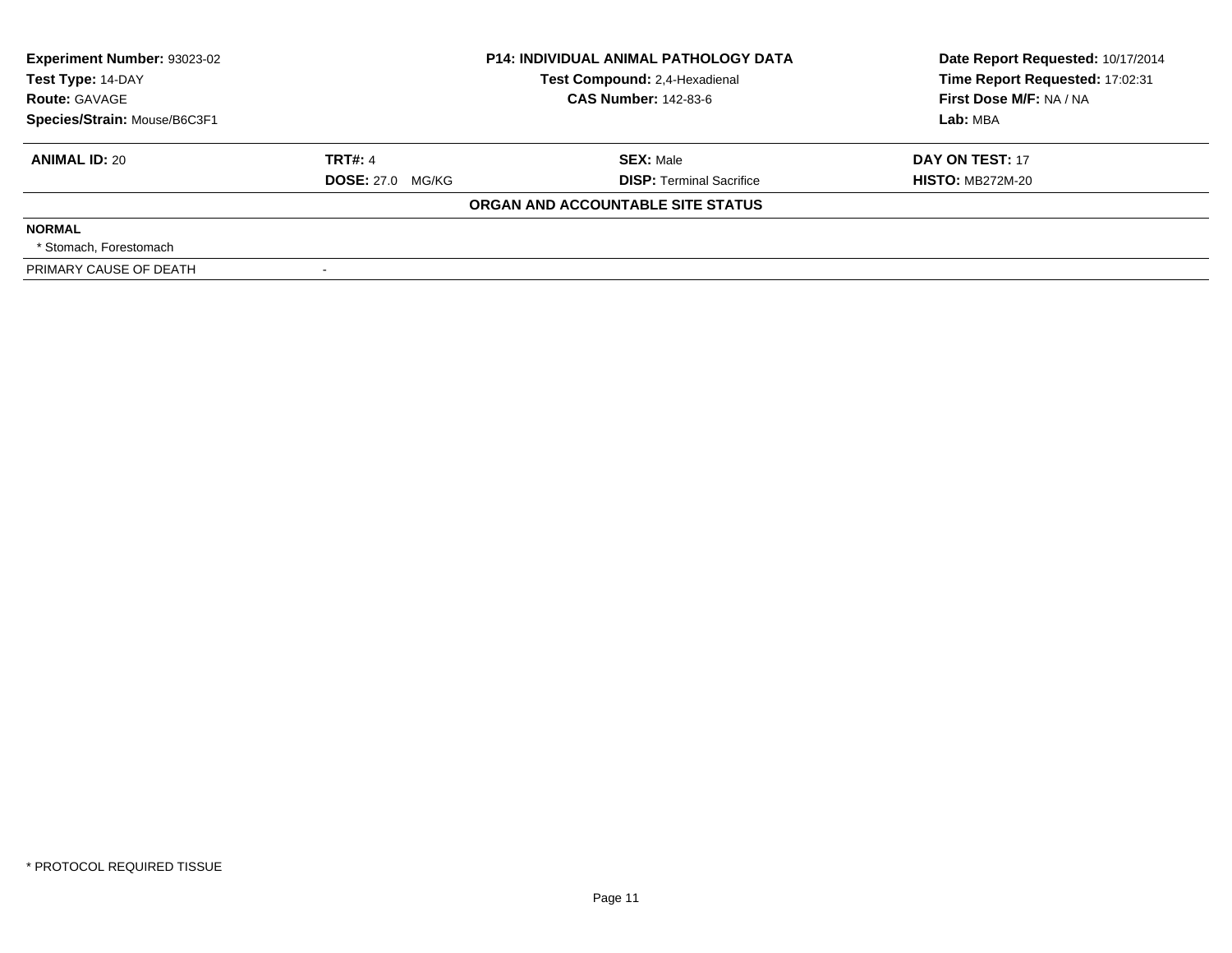| Experiment Number: 93023-02  |                         | <b>P14: INDIVIDUAL ANIMAL PATHOLOGY DATA</b> | Date Report Requested: 10/17/2014 |  |
|------------------------------|-------------------------|----------------------------------------------|-----------------------------------|--|
| Test Type: 14-DAY            |                         | Test Compound: 2,4-Hexadienal                | Time Report Requested: 17:02:31   |  |
| <b>Route: GAVAGE</b>         |                         | <b>CAS Number: 142-83-6</b>                  | First Dose M/F: NA / NA           |  |
| Species/Strain: Mouse/B6C3F1 |                         |                                              | Lab: MBA                          |  |
| <b>ANIMAL ID: 21</b>         | <b>TRT#: 5</b>          | <b>SEX: Male</b>                             | <b>DAY ON TEST: 17</b>            |  |
|                              | <b>DOSE: 80.0 MG/KG</b> | <b>DISP: Terminal Sacrifice</b>              | <b>HISTO: MB272M-21</b>           |  |
|                              |                         | ORGAN AND ACCOUNTABLE SITE STATUS            |                                   |  |
| <b>NORMAL</b>                |                         |                                              |                                   |  |
| * Kidney                     | * Liver                 |                                              |                                   |  |
| <b>OBSERVATIONS</b>          |                         |                                              |                                   |  |
| * Stomach, Forestomach       |                         | Hyperkeratosis                               | Diffuse, Minimal                  |  |
|                              | Epithelium              | Hyperplasia                                  | Diffuse, Minimal                  |  |
| PRIMARY CAUSE OF DEATH       |                         |                                              |                                   |  |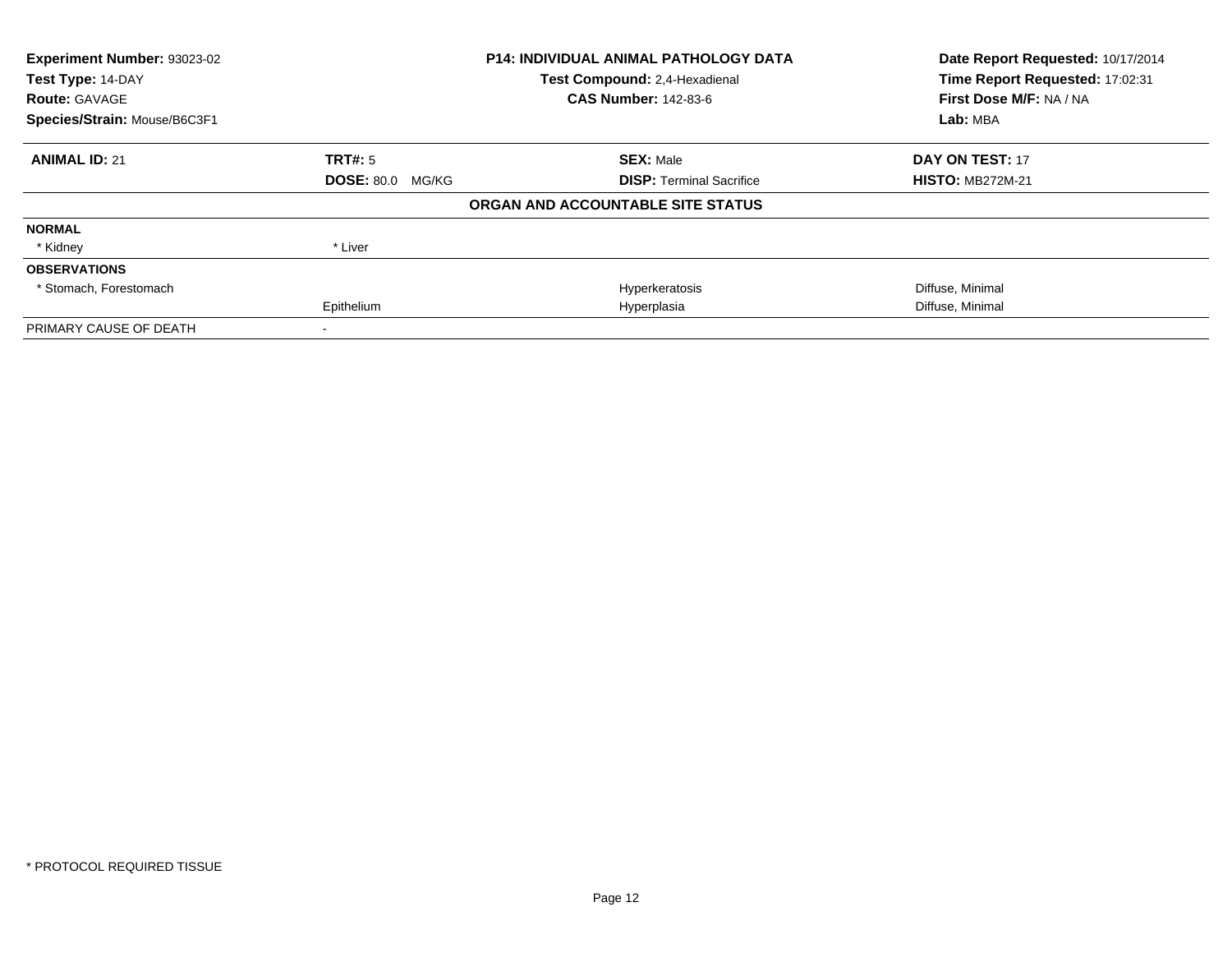| Experiment Number: 93023-02<br><b>P14: INDIVIDUAL ANIMAL PATHOLOGY DATA</b><br>Test Compound: 2,4-Hexadienal<br>Test Type: 14-DAY<br><b>CAS Number: 142-83-6</b><br><b>Route: GAVAGE</b> |                         |                                   | Date Report Requested: 10/17/2014<br>Time Report Requested: 17:02:31 |  |
|------------------------------------------------------------------------------------------------------------------------------------------------------------------------------------------|-------------------------|-----------------------------------|----------------------------------------------------------------------|--|
|                                                                                                                                                                                          |                         |                                   |                                                                      |  |
|                                                                                                                                                                                          |                         |                                   | First Dose M/F: NA / NA                                              |  |
| Species/Strain: Mouse/B6C3F1                                                                                                                                                             |                         |                                   | Lab: MBA                                                             |  |
| <b>ANIMAL ID: 22</b>                                                                                                                                                                     | <b>TRT#: 5</b>          | <b>SEX: Male</b>                  | <b>DAY ON TEST: 17</b>                                               |  |
|                                                                                                                                                                                          | <b>DOSE: 80.0 MG/KG</b> | <b>DISP:</b> Terminal Sacrifice   | <b>HISTO: MB272M-22</b>                                              |  |
|                                                                                                                                                                                          |                         | ORGAN AND ACCOUNTABLE SITE STATUS |                                                                      |  |
| <b>NORMAL</b>                                                                                                                                                                            |                         |                                   |                                                                      |  |
| * Kidney                                                                                                                                                                                 | * Liver                 |                                   |                                                                      |  |
| <b>OBSERVATIONS</b>                                                                                                                                                                      |                         |                                   |                                                                      |  |
| * Stomach, Forestomach                                                                                                                                                                   |                         | Hyperkeratosis                    | Diffuse, Mild                                                        |  |
|                                                                                                                                                                                          | Epithelium              | Hyperplasia                       | Diffuse, Mild                                                        |  |
| PRIMARY CAUSE OF DEATH                                                                                                                                                                   |                         |                                   |                                                                      |  |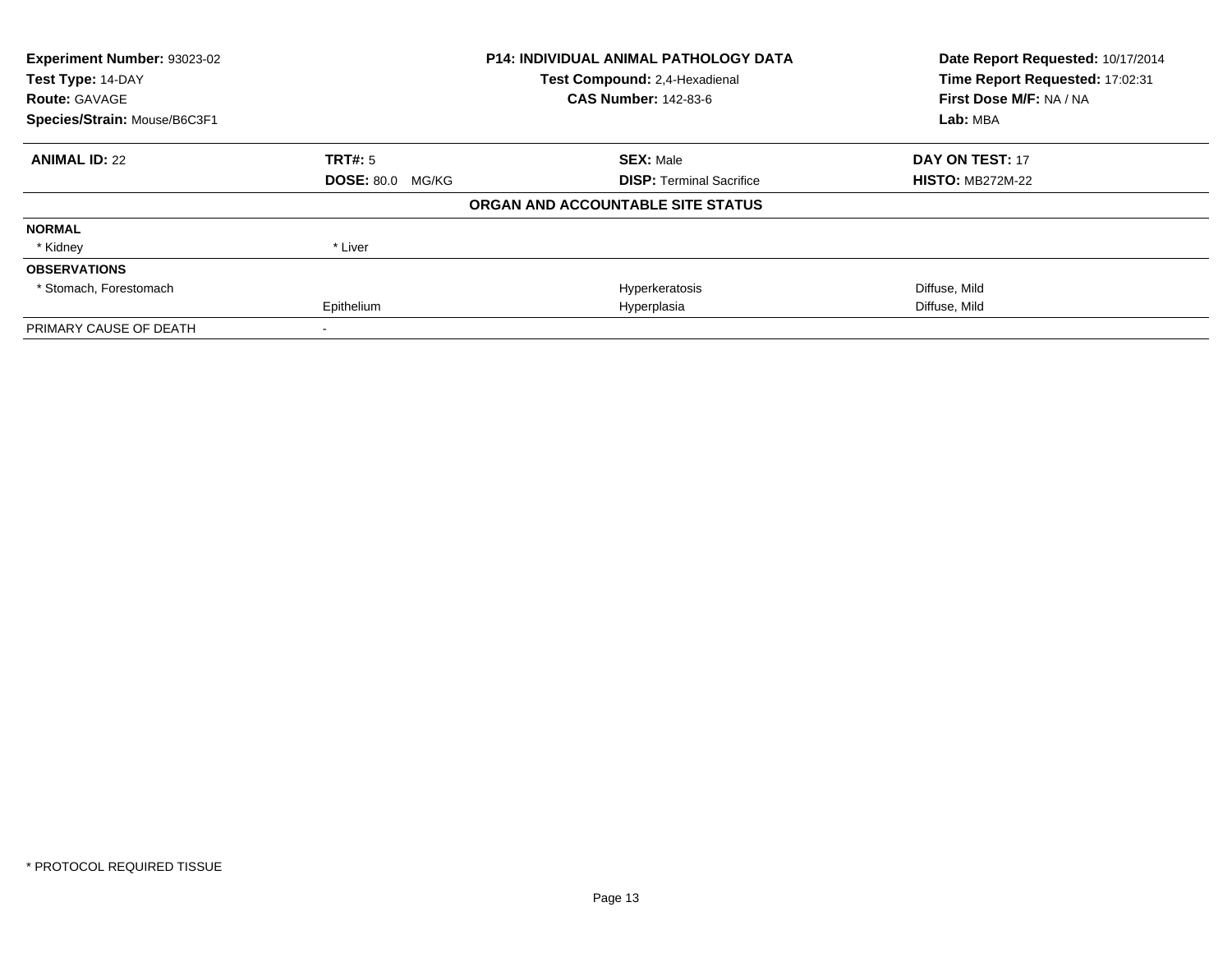| Experiment Number: 93023-02<br>Test Type: 14-DAY<br><b>Route: GAVAGE</b><br>Species/Strain: Mouse/B6C3F1 |                         | <b>P14: INDIVIDUAL ANIMAL PATHOLOGY DATA</b><br>Test Compound: 2,4-Hexadienal<br><b>CAS Number: 142-83-6</b> | Date Report Requested: 10/17/2014<br>Time Report Requested: 17:02:31<br>First Dose M/F: NA / NA<br>Lab: MBA |  |
|----------------------------------------------------------------------------------------------------------|-------------------------|--------------------------------------------------------------------------------------------------------------|-------------------------------------------------------------------------------------------------------------|--|
|                                                                                                          |                         |                                                                                                              |                                                                                                             |  |
| <b>ANIMAL ID: 23</b>                                                                                     | TRT#: 5                 | <b>SEX: Male</b>                                                                                             | <b>DAY ON TEST: 17</b>                                                                                      |  |
|                                                                                                          | <b>DOSE: 80.0 MG/KG</b> | <b>DISP:</b> Terminal Sacrifice                                                                              | <b>HISTO: MB272M-23</b>                                                                                     |  |
|                                                                                                          |                         | ORGAN AND ACCOUNTABLE SITE STATUS                                                                            |                                                                                                             |  |
| <b>NORMAL</b>                                                                                            |                         |                                                                                                              |                                                                                                             |  |
| * Liver                                                                                                  |                         |                                                                                                              |                                                                                                             |  |
| <b>OBSERVATIONS</b>                                                                                      |                         |                                                                                                              |                                                                                                             |  |
| * Kidney                                                                                                 | <b>Renal Tubule</b>     | Degeneration                                                                                                 | Focal, Minimal                                                                                              |  |
| * Stomach, Forestomach                                                                                   |                         | Hyperkeratosis                                                                                               | Diffuse, Minimal                                                                                            |  |
|                                                                                                          | Epithelium              | Hyperplasia                                                                                                  | Diffuse, Minimal                                                                                            |  |
| PRIMARY CAUSE OF DEATH                                                                                   |                         |                                                                                                              |                                                                                                             |  |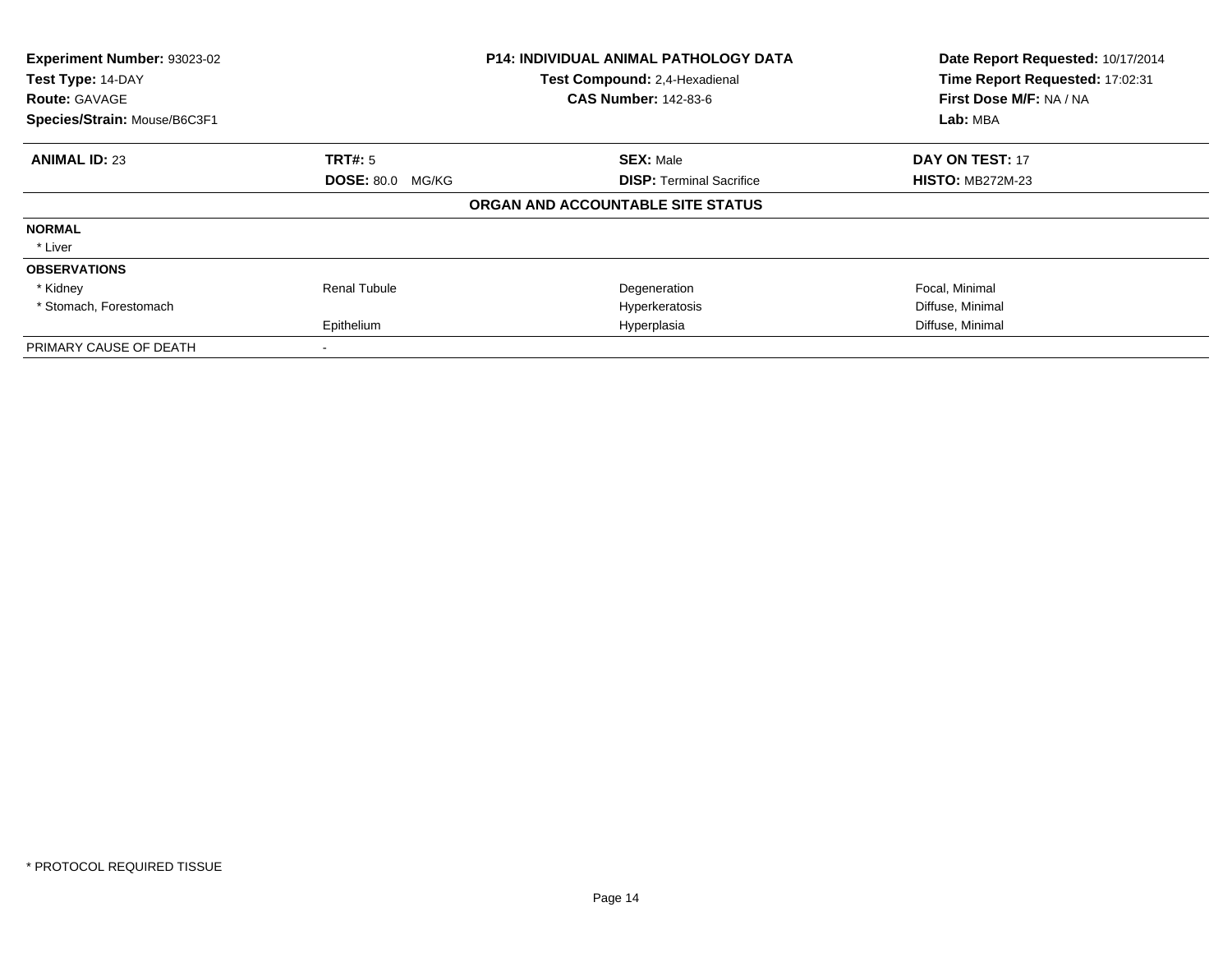| Experiment Number: 93023-02<br>Test Type: 14-DAY |                         | <b>P14: INDIVIDUAL ANIMAL PATHOLOGY DATA</b> | Date Report Requested: 10/17/2014<br>Time Report Requested: 17:02:31 |  |
|--------------------------------------------------|-------------------------|----------------------------------------------|----------------------------------------------------------------------|--|
|                                                  |                         | Test Compound: 2,4-Hexadienal                |                                                                      |  |
| <b>Route: GAVAGE</b>                             |                         | <b>CAS Number: 142-83-6</b>                  | First Dose M/F: NA / NA                                              |  |
| Species/Strain: Mouse/B6C3F1                     |                         |                                              | Lab: MBA                                                             |  |
| <b>ANIMAL ID: 24</b>                             | <b>TRT#: 5</b>          | <b>SEX: Male</b>                             | <b>DAY ON TEST: 17</b>                                               |  |
|                                                  | <b>DOSE: 80.0 MG/KG</b> | <b>DISP:</b> Terminal Sacrifice              | <b>HISTO: MB272M-24</b>                                              |  |
|                                                  |                         | ORGAN AND ACCOUNTABLE SITE STATUS            |                                                                      |  |
| <b>NORMAL</b>                                    |                         |                                              |                                                                      |  |
| * Kidney                                         | * Liver                 |                                              |                                                                      |  |
| <b>OBSERVATIONS</b>                              |                         |                                              |                                                                      |  |
| * Stomach, Forestomach                           |                         | Hyperkeratosis                               | Diffuse, Minimal                                                     |  |
|                                                  | Epithelium              | Hyperplasia                                  | Diffuse, Minimal                                                     |  |
| PRIMARY CAUSE OF DEATH                           |                         |                                              |                                                                      |  |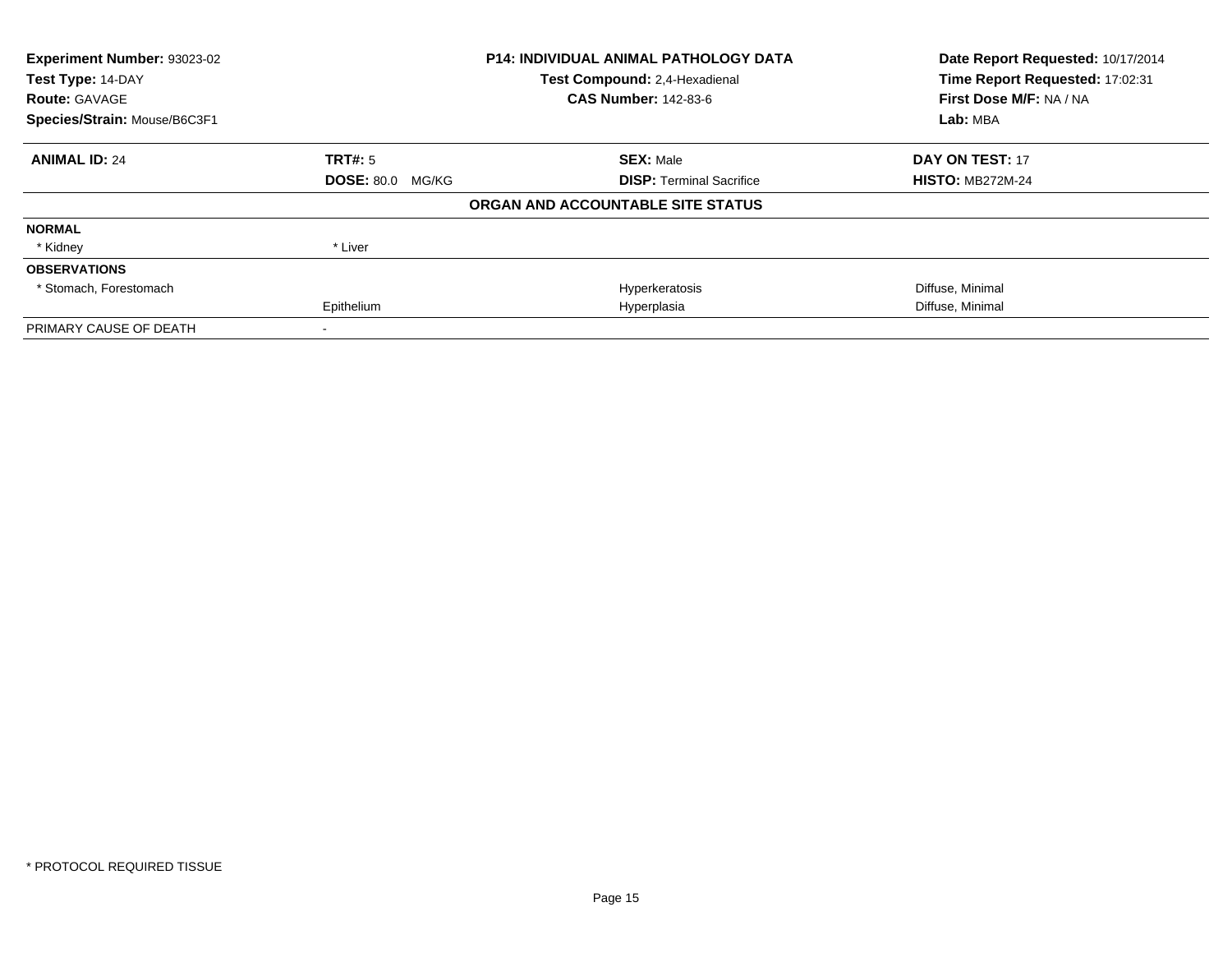| Experiment Number: 93023-02               |                         | <b>P14: INDIVIDUAL ANIMAL PATHOLOGY DATA</b>                 | Date Report Requested: 10/17/2014                          |
|-------------------------------------------|-------------------------|--------------------------------------------------------------|------------------------------------------------------------|
| Test Type: 14-DAY<br><b>Route: GAVAGE</b> |                         | Test Compound: 2,4-Hexadienal<br><b>CAS Number: 142-83-6</b> | Time Report Requested: 17:02:31<br>First Dose M/F: NA / NA |
| Species/Strain: Mouse/B6C3F1              |                         |                                                              | Lab: MBA                                                   |
| <b>ANIMAL ID: 25</b>                      | <b>TRT#: 5</b>          | <b>SEX: Male</b>                                             | <b>DAY ON TEST: 17</b>                                     |
|                                           | <b>DOSE: 80.0 MG/KG</b> | <b>DISP: Terminal Sacrifice</b>                              | <b>HISTO: MB272M-25</b>                                    |
|                                           |                         | ORGAN AND ACCOUNTABLE SITE STATUS                            |                                                            |
| <b>NORMAL</b>                             |                         |                                                              |                                                            |
| * Kidney                                  | * Liver                 |                                                              |                                                            |
| <b>OBSERVATIONS</b>                       |                         |                                                              |                                                            |
| * Stomach, Forestomach                    |                         | Hyperkeratosis                                               | Diffuse, Minimal                                           |
|                                           | Epithelium              | Hyperplasia                                                  | Diffuse, Minimal                                           |
| PRIMARY CAUSE OF DEATH                    |                         |                                                              |                                                            |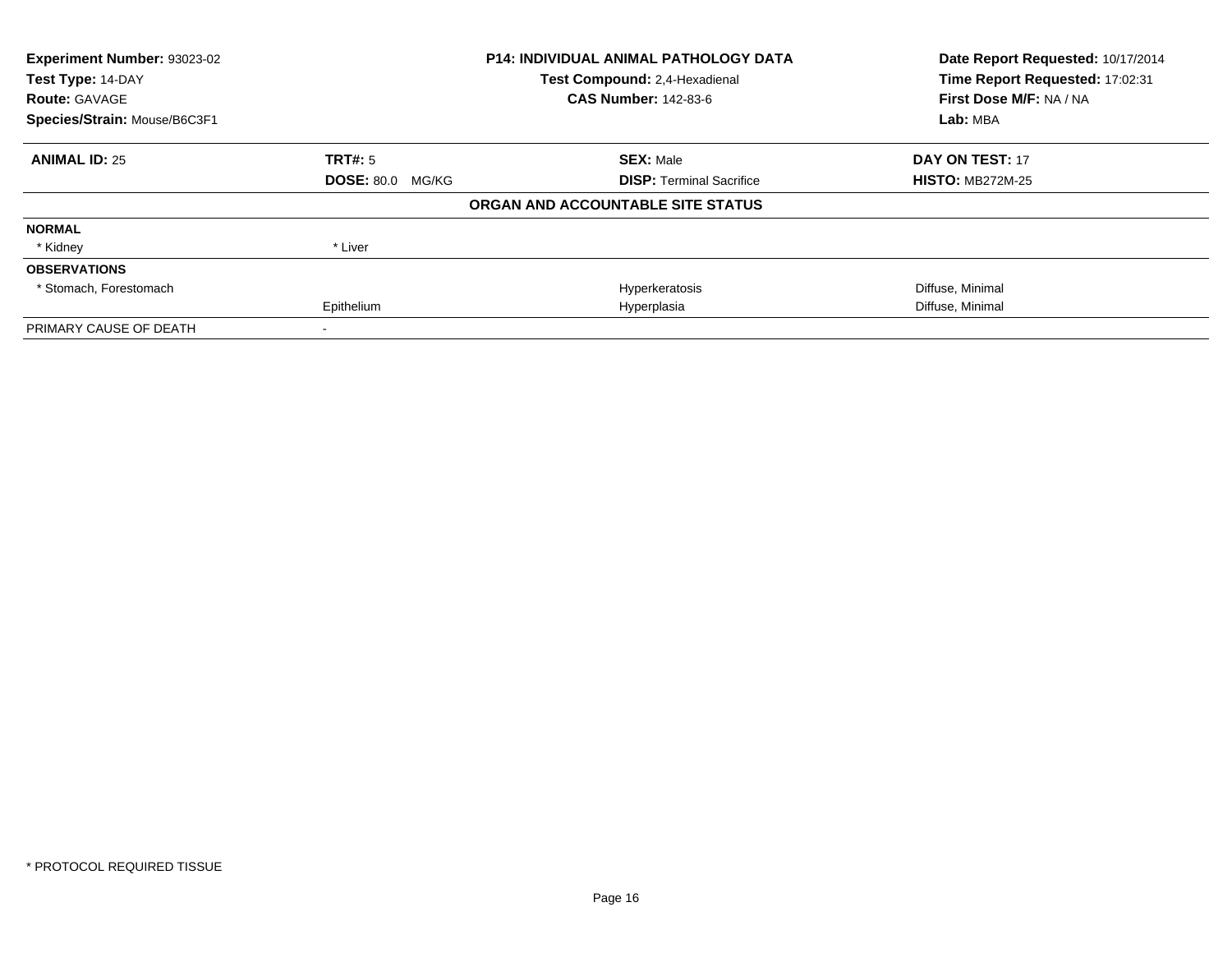| <b>Experiment Number: 93023-02</b><br>Test Type: 14-DAY |                          | <b>P14: INDIVIDUAL ANIMAL PATHOLOGY DATA</b><br>Test Compound: 2,4-Hexadienal | Date Report Requested: 10/17/2014<br>Time Report Requested: 17:02:31 |
|---------------------------------------------------------|--------------------------|-------------------------------------------------------------------------------|----------------------------------------------------------------------|
| <b>Route: GAVAGE</b>                                    |                          | <b>CAS Number: 142-83-6</b>                                                   | First Dose M/F: NA / NA                                              |
| Species/Strain: Mouse/B6C3F1                            |                          |                                                                               | Lab: MBA                                                             |
| <b>ANIMAL ID: 26</b>                                    | <b>TRT#:</b> 6           | <b>SEX: Male</b>                                                              | <b>DAY ON TEST: 17</b>                                               |
|                                                         | <b>DOSE: 240.0 MG/KG</b> | <b>DISP: Terminal Sacrifice</b>                                               | <b>HISTO: MB272M-26</b>                                              |
|                                                         |                          | ORGAN AND ACCOUNTABLE SITE STATUS                                             |                                                                      |
| <b>NORMAL</b>                                           |                          |                                                                               |                                                                      |
| * Kidney                                                | * Liver                  |                                                                               |                                                                      |
| <b>OBSERVATIONS</b>                                     |                          |                                                                               |                                                                      |
| * Spleen                                                |                          | Inflammation                                                                  | Chronic Active, Focal, Moderate                                      |
| [Inflammation TGLS = $2-2$ ]                            |                          |                                                                               |                                                                      |
| * Stomach, Forestomach                                  | Epithelium               | Hyperplasia                                                                   | Focal, Moderate                                                      |
|                                                         |                          | Ulcer                                                                         | Chronic Active, Focal, Marked                                        |
| [Ulcer TGLS = 2-1; 3-1 ]                                |                          |                                                                               |                                                                      |
| PRIMARY CAUSE OF DEATH                                  | ۰                        |                                                                               |                                                                      |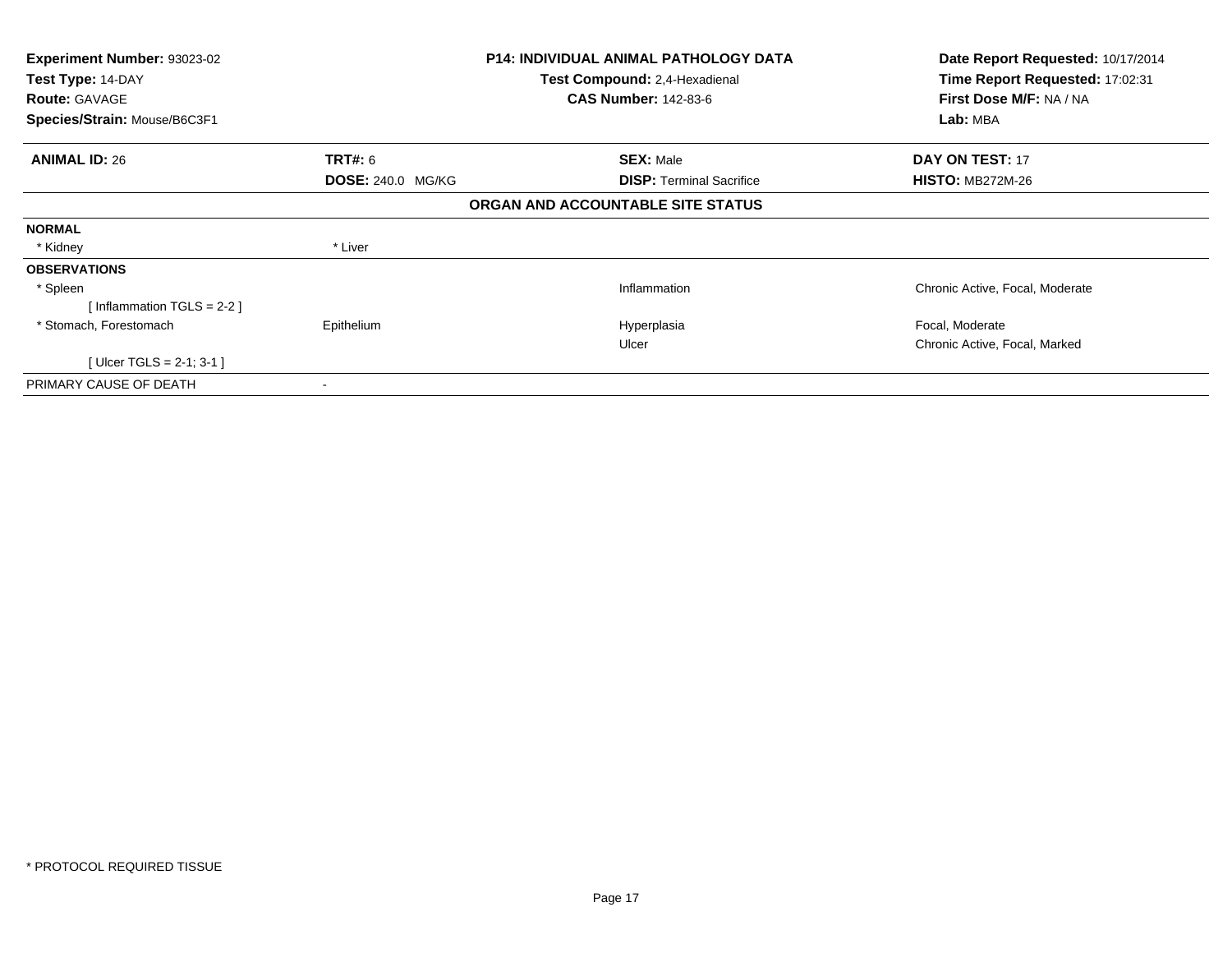| <b>Experiment Number: 93023-02</b><br>Test Type: 14-DAY                  |                          | <b>P14: INDIVIDUAL ANIMAL PATHOLOGY DATA</b><br><b>Test Compound: 2,4-Hexadienal</b> | Date Report Requested: 10/17/2014<br>Time Report Requested: 17:02:31 |
|--------------------------------------------------------------------------|--------------------------|--------------------------------------------------------------------------------------|----------------------------------------------------------------------|
| <b>Route: GAVAGE</b>                                                     |                          | <b>CAS Number: 142-83-6</b>                                                          | First Dose M/F: NA / NA                                              |
| Species/Strain: Mouse/B6C3F1                                             |                          |                                                                                      | Lab: MBA                                                             |
| <b>ANIMAL ID: 27</b>                                                     | TRT#: 6                  | <b>SEX: Male</b>                                                                     | DAY ON TEST: 7                                                       |
|                                                                          | <b>DOSE: 240.0 MG/KG</b> | <b>DISP: Natural Death</b>                                                           | <b>HISTO: MB272M-27</b>                                              |
|                                                                          |                          | ORGAN AND ACCOUNTABLE SITE STATUS                                                    |                                                                      |
| <b>NORMAL</b>                                                            |                          |                                                                                      |                                                                      |
| * Kidney                                                                 |                          |                                                                                      |                                                                      |
| <b>OBSERVATIONS</b>                                                      |                          |                                                                                      |                                                                      |
| * Liver                                                                  | Serosa                   | Necrosis                                                                             | Focal, Mild                                                          |
| * Stomach, Forestomach                                                   |                          | <b>Necrosis</b>                                                                      | Diffuse, Marked                                                      |
| [ Necrosis TGLS = $1-1$ ; 2-3 ]                                          |                          |                                                                                      |                                                                      |
| PRIMARY CAUSE OF DEATH                                                   |                          |                                                                                      |                                                                      |
| Animal Note: SMALL INTESTINE, DILATION, FILLED WITH GAS, TGL 3-AUTOLYSIS |                          |                                                                                      |                                                                      |
| Animal Note: LARGE INTESTINE, DILATION, FILLED WITH GAS, TGL 4-AUTOLYSIS |                          |                                                                                      |                                                                      |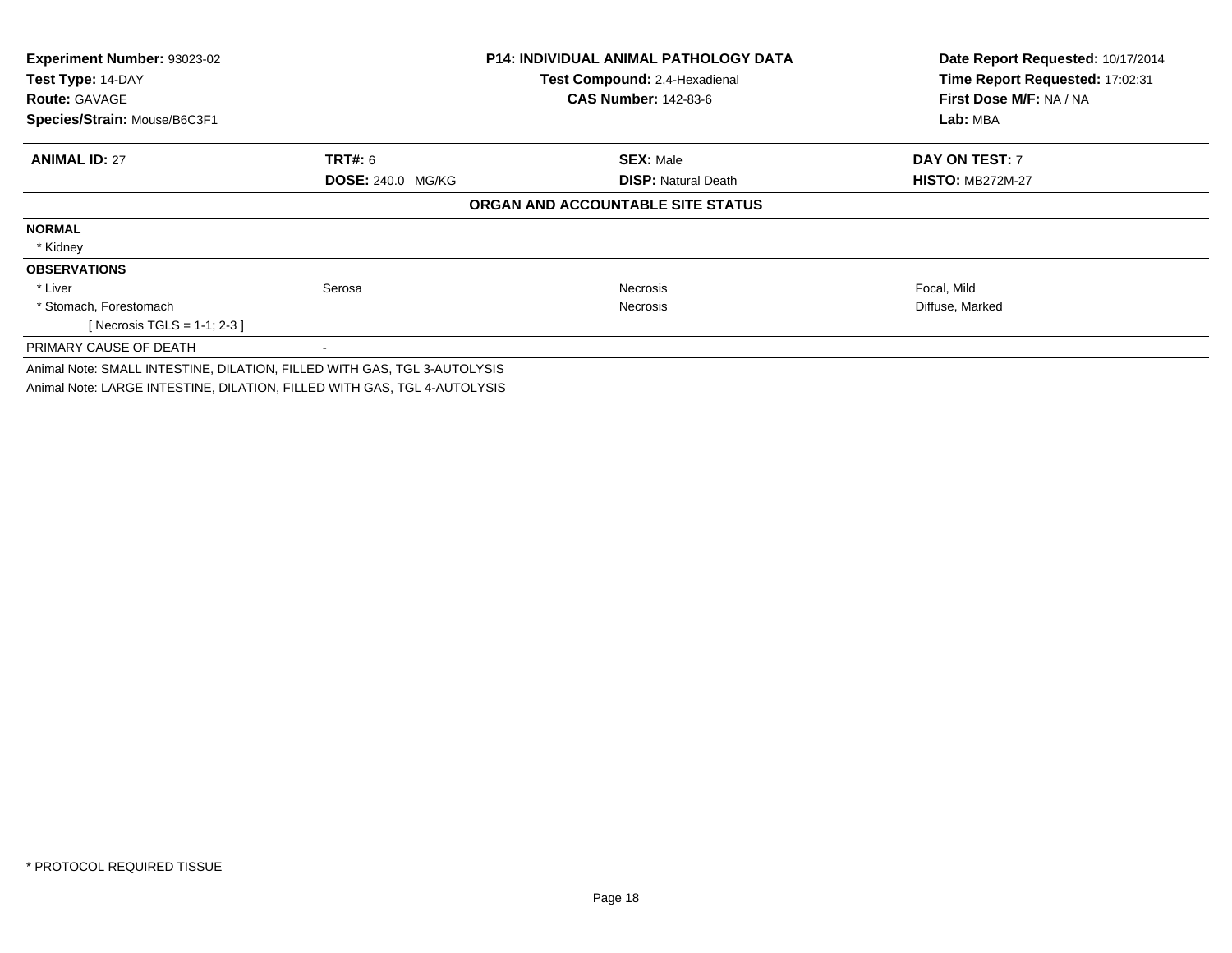| Experiment Number: 93023-02<br>Test Type: 14-DAY<br><b>Route: GAVAGE</b> |                          | <b>P14: INDIVIDUAL ANIMAL PATHOLOGY DATA</b><br>Test Compound: 2,4-Hexadienal<br><b>CAS Number: 142-83-6</b> | Date Report Requested: 10/17/2014<br>Time Report Requested: 17:02:31<br>First Dose M/F: NA / NA |
|--------------------------------------------------------------------------|--------------------------|--------------------------------------------------------------------------------------------------------------|-------------------------------------------------------------------------------------------------|
| Species/Strain: Mouse/B6C3F1                                             |                          |                                                                                                              | Lab: MBA                                                                                        |
| <b>ANIMAL ID: 28</b>                                                     | <b>TRT#:</b> 6           | <b>SEX: Male</b>                                                                                             | <b>DAY ON TEST: 17</b>                                                                          |
|                                                                          | <b>DOSE: 240.0 MG/KG</b> | <b>DISP:</b> Terminal Sacrifice                                                                              | <b>HISTO: MB272M-28</b>                                                                         |
|                                                                          |                          | ORGAN AND ACCOUNTABLE SITE STATUS                                                                            |                                                                                                 |
| <b>NORMAL</b>                                                            |                          |                                                                                                              |                                                                                                 |
| * Kidney                                                                 | * Liver                  |                                                                                                              |                                                                                                 |
| <b>OBSERVATIONS</b>                                                      |                          |                                                                                                              |                                                                                                 |
| * Stomach, Forestomach                                                   | Epithelium               | Hyperplasia                                                                                                  | Diffuse, Moderate                                                                               |
|                                                                          |                          | Ulcer                                                                                                        | Chronic Active, Focal, Marked                                                                   |
| [Ulcer TGLS = 1-1 ]                                                      |                          |                                                                                                              |                                                                                                 |
| PRIMARY CAUSE OF DEATH                                                   |                          |                                                                                                              |                                                                                                 |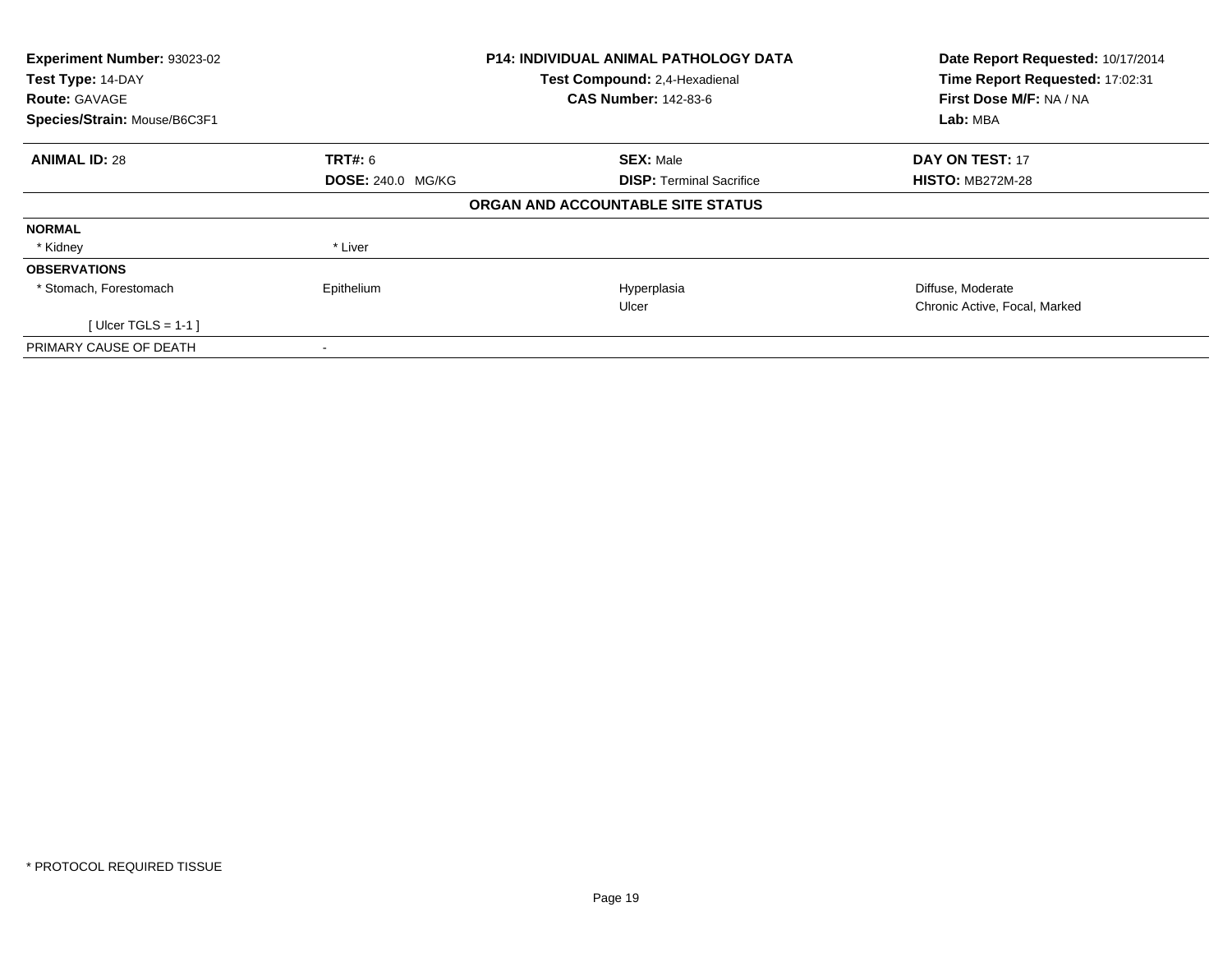| Experiment Number: 93023-02                                           |                          | <b>P14: INDIVIDUAL ANIMAL PATHOLOGY DATA</b> | Date Report Requested: 10/17/2014 |
|-----------------------------------------------------------------------|--------------------------|----------------------------------------------|-----------------------------------|
| Test Type: 14-DAY                                                     |                          | Test Compound: 2,4-Hexadienal                | Time Report Requested: 17:02:31   |
| <b>Route: GAVAGE</b>                                                  |                          | <b>CAS Number: 142-83-6</b>                  | First Dose M/F: NA / NA           |
| Species/Strain: Mouse/B6C3F1                                          |                          |                                              | Lab: MBA                          |
| <b>ANIMAL ID: 29</b>                                                  | <b>TRT#: 6</b>           | <b>SEX: Male</b>                             | <b>DAY ON TEST: 17</b>            |
|                                                                       | <b>DOSE: 240.0 MG/KG</b> | <b>DISP: Terminal Sacrifice</b>              | <b>HISTO: MB272M-29</b>           |
|                                                                       |                          | ORGAN AND ACCOUNTABLE SITE STATUS            |                                   |
| <b>NORMAL</b>                                                         |                          |                                              |                                   |
| * Kidney                                                              | * Liver                  |                                              |                                   |
| <b>OBSERVATIONS</b>                                                   |                          |                                              |                                   |
| * Spleen                                                              |                          | Inflammation                                 | Chronic Active, Focal, Moderate   |
| [Inflammation TGLS = $2-2$ ]                                          |                          |                                              |                                   |
| * Stomach, Forestomach                                                | Epithelium               | Hyperplasia                                  | Diffuse, Moderate                 |
|                                                                       |                          | Ulcer                                        | Chronic Active, Focal, Marked     |
| [Ulcer TGLS = 3,4-1]                                                  |                          |                                              |                                   |
| PRIMARY CAUSE OF DEATH                                                | $\blacksquare$           |                                              |                                   |
| Animal Note: CAVITIES, ABDOMINAL, ADHESION, ABDOMINAL WALL, TGL 1-NST |                          |                                              |                                   |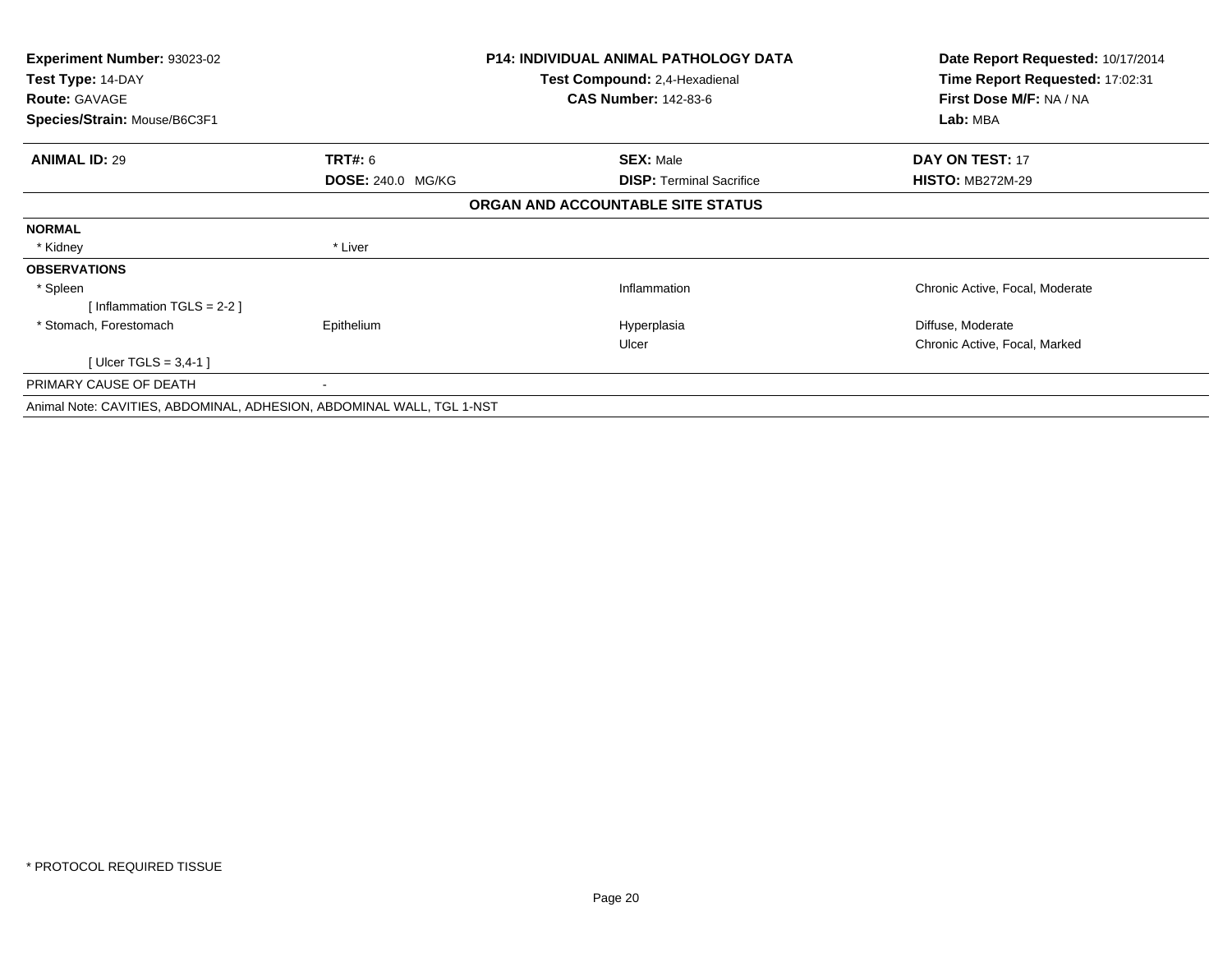| Experiment Number: 93023-02<br>Test Type: 14-DAY<br><b>Route: GAVAGE</b> | <b>P14: INDIVIDUAL ANIMAL PATHOLOGY DATA</b><br>Test Compound: 2,4-Hexadienal<br><b>CAS Number: 142-83-6</b> |                                   | Date Report Requested: 10/17/2014<br>Time Report Requested: 17:02:31<br>First Dose M/F: NA / NA |  |
|--------------------------------------------------------------------------|--------------------------------------------------------------------------------------------------------------|-----------------------------------|-------------------------------------------------------------------------------------------------|--|
| Species/Strain: Mouse/B6C3F1                                             |                                                                                                              |                                   | Lab: MBA                                                                                        |  |
| <b>ANIMAL ID: 30</b>                                                     | <b>TRT#:</b> 6                                                                                               | <b>SEX: Male</b>                  | <b>DAY ON TEST: 17</b>                                                                          |  |
|                                                                          | <b>DOSE: 240.0 MG/KG</b>                                                                                     | <b>DISP:</b> Terminal Sacrifice   | <b>HISTO: MB272M-30</b>                                                                         |  |
|                                                                          |                                                                                                              | ORGAN AND ACCOUNTABLE SITE STATUS |                                                                                                 |  |
| <b>NORMAL</b>                                                            |                                                                                                              |                                   |                                                                                                 |  |
| * Kidney                                                                 | * Liver                                                                                                      |                                   |                                                                                                 |  |
| <b>OBSERVATIONS</b>                                                      |                                                                                                              |                                   |                                                                                                 |  |
| * Stomach, Forestomach                                                   |                                                                                                              | Ulcer                             | Chronic Active, Focal, Marked                                                                   |  |
| [ Ulcer TGLS = $1-1$ ]                                                   |                                                                                                              |                                   |                                                                                                 |  |
| PRIMARY CAUSE OF DEATH                                                   |                                                                                                              |                                   |                                                                                                 |  |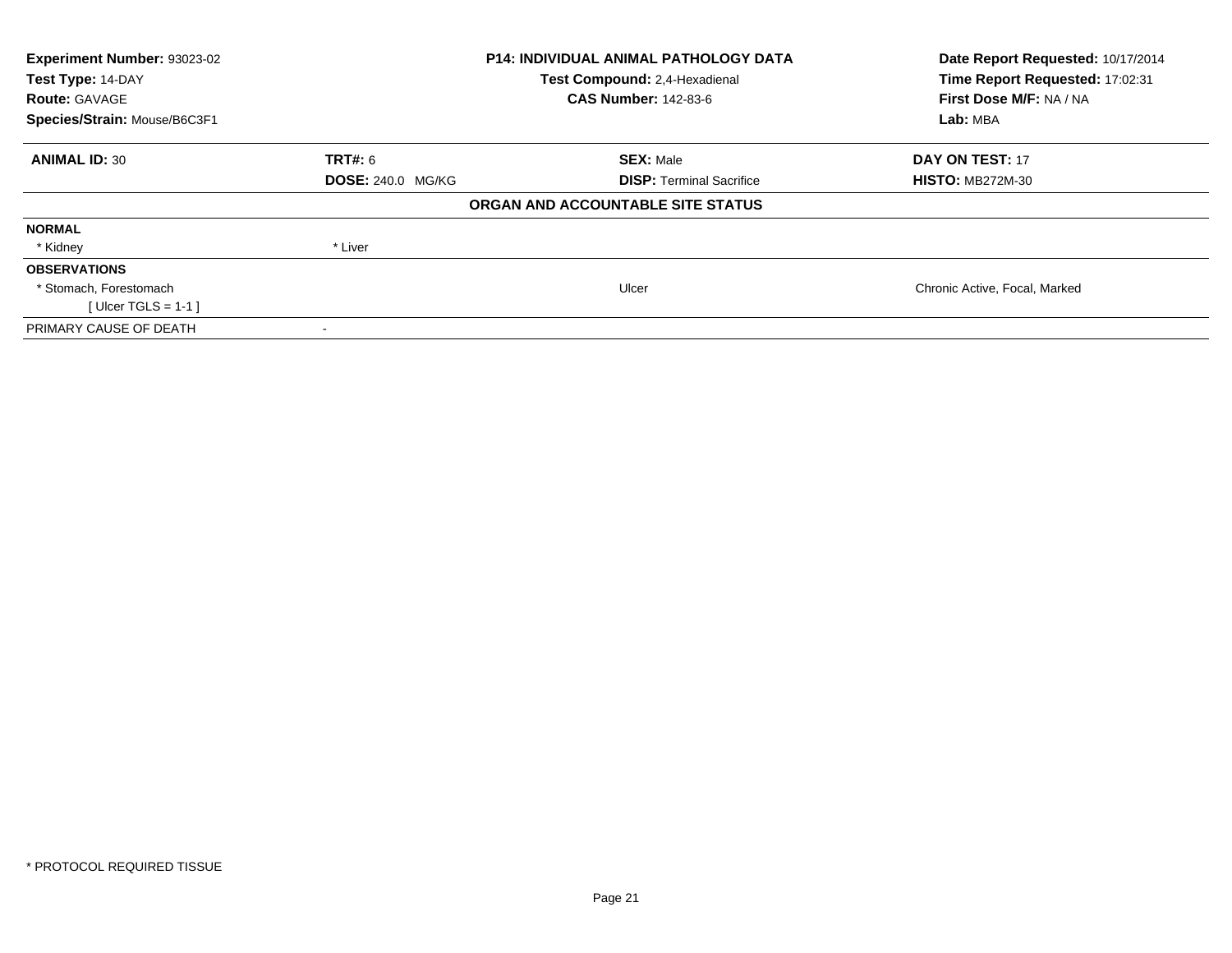| <b>Experiment Number: 93023-02</b> | <b>P14: INDIVIDUAL ANIMAL PATHOLOGY DATA</b><br>Test Compound: 2,4-Hexadienal<br><b>CAS Number: 142-83-6</b> |                                   | Date Report Requested: 10/17/2014 |
|------------------------------------|--------------------------------------------------------------------------------------------------------------|-----------------------------------|-----------------------------------|
| Test Type: 14-DAY                  |                                                                                                              |                                   | Time Report Requested: 17:02:31   |
| <b>Route: GAVAGE</b>               |                                                                                                              |                                   | First Dose M/F: NA / NA           |
| Species/Strain: Mouse/B6C3F1       |                                                                                                              |                                   | Lab: MBA                          |
| <b>ANIMAL ID: 31</b>               | <b>TRT#: 7</b>                                                                                               | <b>SEX: Female</b>                | DAY ON TEST: 17                   |
|                                    | $DOSE: 0.0$ MG/KG                                                                                            | <b>DISP: Terminal Sacrifice</b>   | <b>HISTO: MB272M-31</b>           |
|                                    |                                                                                                              | ORGAN AND ACCOUNTABLE SITE STATUS |                                   |
| <b>NORMAL</b>                      |                                                                                                              |                                   |                                   |
| * Kidney                           | * Liver                                                                                                      | * Stomach, Forestomach            |                                   |
| PRIMARY CAUSE OF DEATH             |                                                                                                              |                                   |                                   |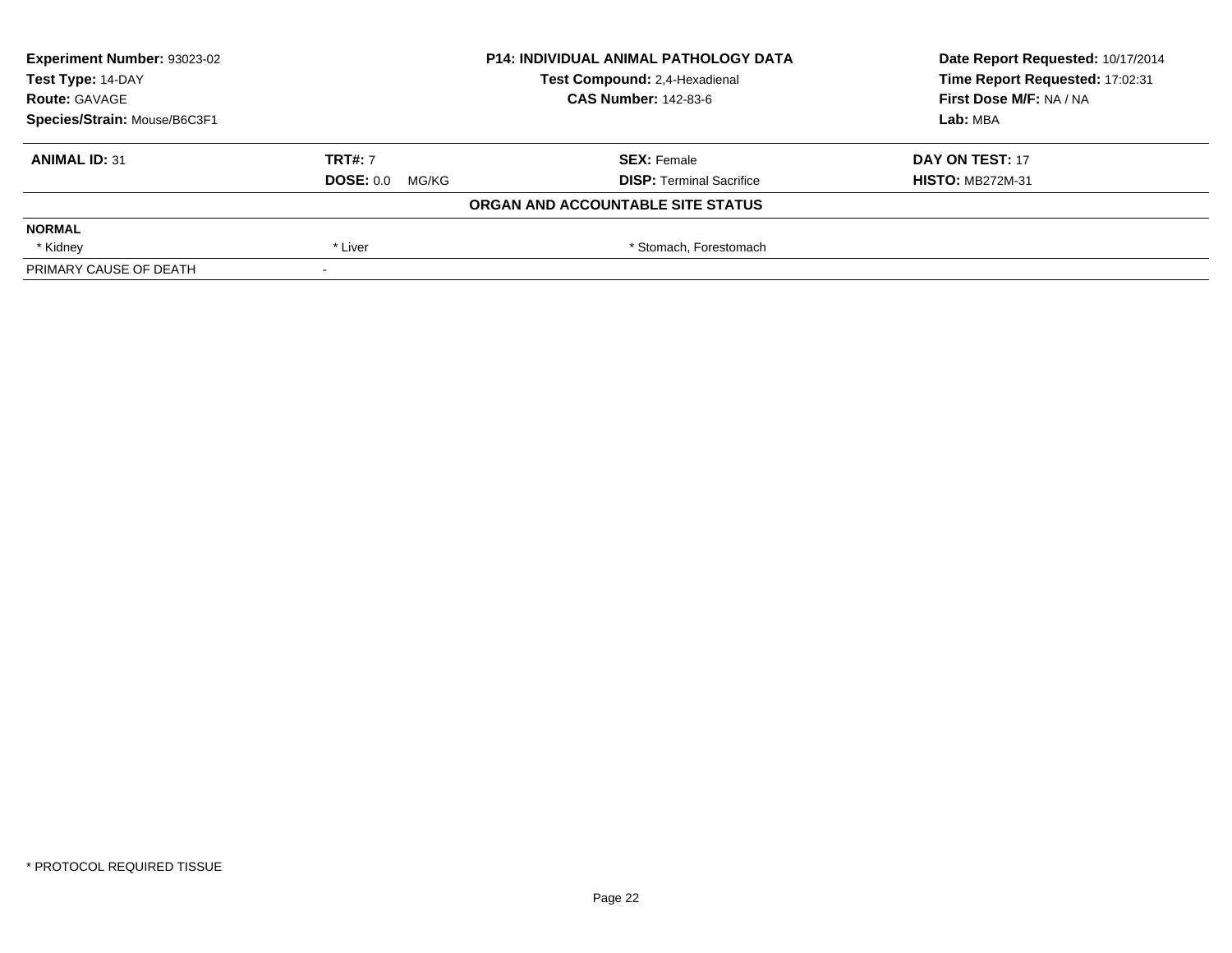| <b>Experiment Number: 93023-02</b> | <b>P14: INDIVIDUAL ANIMAL PATHOLOGY DATA</b><br>Test Compound: 2,4-Hexadienal |                                   | Date Report Requested: 10/17/2014 |
|------------------------------------|-------------------------------------------------------------------------------|-----------------------------------|-----------------------------------|
| Test Type: 14-DAY                  |                                                                               |                                   | Time Report Requested: 17:02:31   |
| <b>Route: GAVAGE</b>               |                                                                               | <b>CAS Number: 142-83-6</b>       | First Dose M/F: NA / NA           |
| Species/Strain: Mouse/B6C3F1       |                                                                               |                                   | Lab: MBA                          |
| <b>ANIMAL ID: 32</b>               | <b>TRT#: 7</b>                                                                | <b>SEX: Female</b>                | DAY ON TEST: 17                   |
|                                    | $DOSE: 0.0$ MG/KG                                                             | <b>DISP: Terminal Sacrifice</b>   | <b>HISTO: MB272M-32</b>           |
|                                    |                                                                               | ORGAN AND ACCOUNTABLE SITE STATUS |                                   |
| <b>NORMAL</b>                      |                                                                               |                                   |                                   |
| * Kidney                           | * Liver                                                                       | * Stomach, Forestomach            |                                   |
| PRIMARY CAUSE OF DEATH             |                                                                               |                                   |                                   |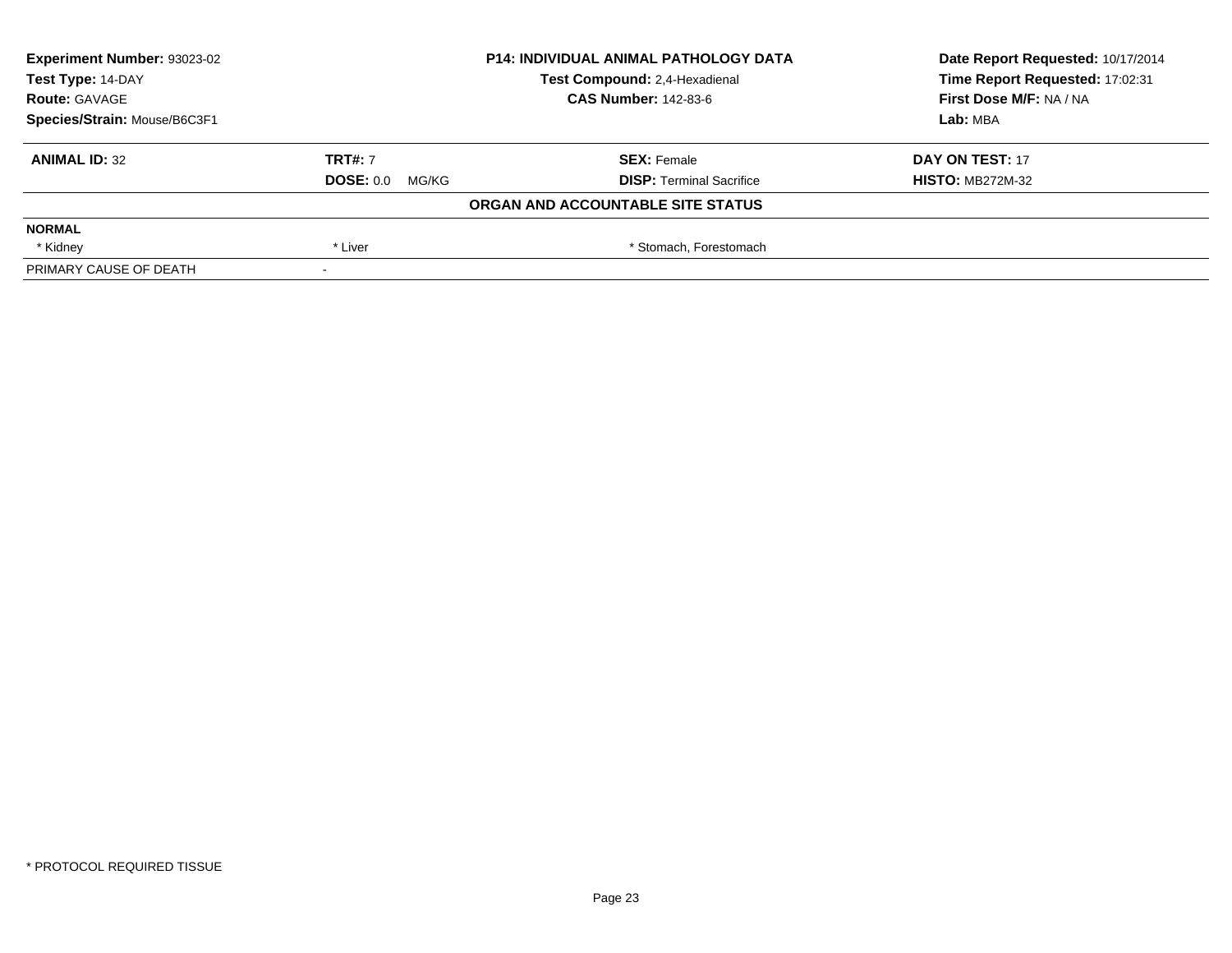| <b>Experiment Number: 93023-02</b> | <b>P14: INDIVIDUAL ANIMAL PATHOLOGY DATA</b><br>Test Compound: 2,4-Hexadienal |                                   | Date Report Requested: 10/17/2014 |
|------------------------------------|-------------------------------------------------------------------------------|-----------------------------------|-----------------------------------|
| Test Type: 14-DAY                  |                                                                               |                                   | Time Report Requested: 17:02:31   |
| <b>Route: GAVAGE</b>               |                                                                               | <b>CAS Number: 142-83-6</b>       | First Dose M/F: NA / NA           |
| Species/Strain: Mouse/B6C3F1       |                                                                               |                                   | Lab: MBA                          |
| <b>ANIMAL ID: 33</b>               | <b>TRT#: 7</b>                                                                | <b>SEX: Female</b>                | DAY ON TEST: 17                   |
|                                    | $DOSE: 0.0$ MG/KG                                                             | <b>DISP: Terminal Sacrifice</b>   | <b>HISTO: MB272M-33</b>           |
|                                    |                                                                               | ORGAN AND ACCOUNTABLE SITE STATUS |                                   |
| <b>NORMAL</b>                      |                                                                               |                                   |                                   |
| * Kidney                           | * Liver                                                                       | * Stomach, Forestomach            |                                   |
| PRIMARY CAUSE OF DEATH             |                                                                               |                                   |                                   |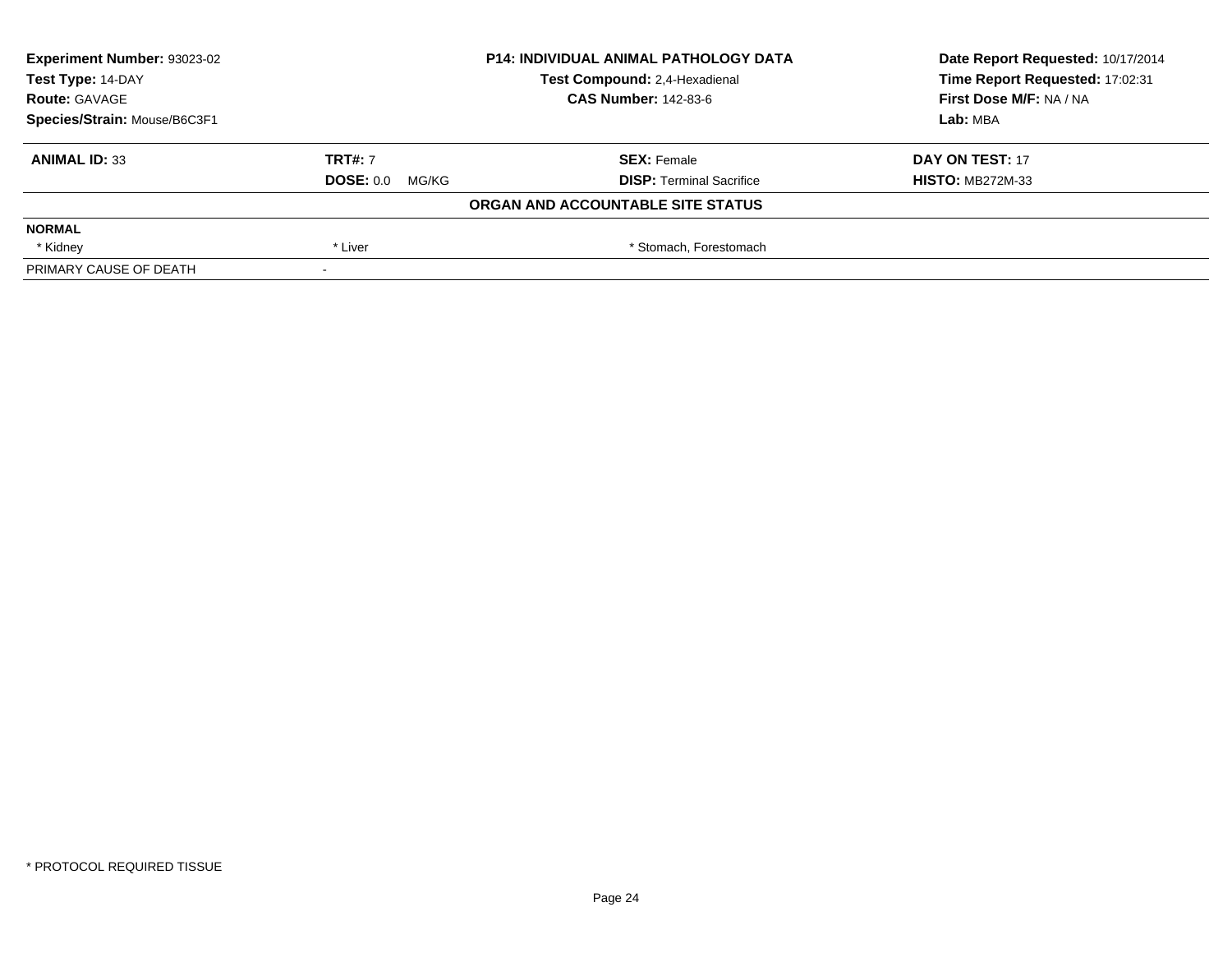| Experiment Number: 93023-02  | <b>P14: INDIVIDUAL ANIMAL PATHOLOGY DATA</b> |                                   | Date Report Requested: 10/17/2014 |
|------------------------------|----------------------------------------------|-----------------------------------|-----------------------------------|
| Test Type: 14-DAY            |                                              | Test Compound: 2,4-Hexadienal     | Time Report Requested: 17:02:31   |
| <b>Route: GAVAGE</b>         |                                              | <b>CAS Number: 142-83-6</b>       | First Dose M/F: NA / NA           |
| Species/Strain: Mouse/B6C3F1 |                                              |                                   | Lab: MBA                          |
| <b>ANIMAL ID: 34</b>         | <b>TRT#: 7</b>                               | <b>SEX: Female</b>                | DAY ON TEST: 17                   |
|                              | <b>DOSE: 0.0</b><br>MG/KG                    | <b>DISP: Terminal Sacrifice</b>   | <b>HISTO: MB272M-34</b>           |
|                              |                                              | ORGAN AND ACCOUNTABLE SITE STATUS |                                   |
| <b>NORMAL</b>                |                                              |                                   |                                   |
| * Kidney                     | * Liver                                      | * Stomach, Forestomach            |                                   |
| PRIMARY CAUSE OF DEATH       |                                              |                                   |                                   |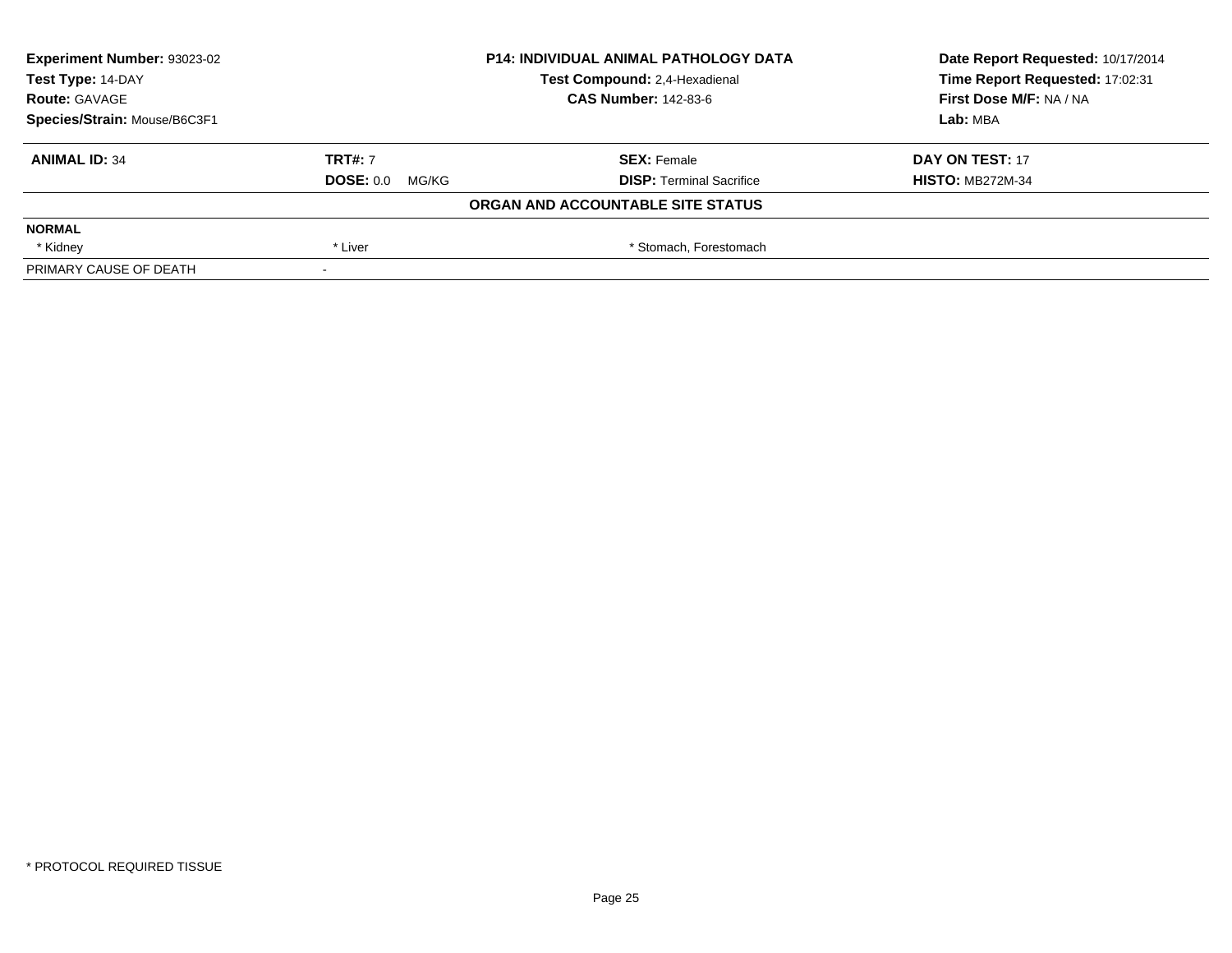| <b>Experiment Number: 93023-02</b> | <b>P14: INDIVIDUAL ANIMAL PATHOLOGY DATA</b><br>Test Compound: 2,4-Hexadienal<br><b>CAS Number: 142-83-6</b> |                                   | Date Report Requested: 10/17/2014 |
|------------------------------------|--------------------------------------------------------------------------------------------------------------|-----------------------------------|-----------------------------------|
| Test Type: 14-DAY                  |                                                                                                              |                                   | Time Report Requested: 17:02:31   |
| <b>Route: GAVAGE</b>               |                                                                                                              |                                   | First Dose M/F: NA / NA           |
| Species/Strain: Mouse/B6C3F1       |                                                                                                              |                                   | Lab: MBA                          |
| <b>ANIMAL ID: 35</b>               | <b>TRT#: 7</b>                                                                                               | <b>SEX: Female</b>                | DAY ON TEST: 17                   |
|                                    | $DOSE: 0.0$ MG/KG                                                                                            | <b>DISP: Terminal Sacrifice</b>   | <b>HISTO: MB272M-35</b>           |
|                                    |                                                                                                              | ORGAN AND ACCOUNTABLE SITE STATUS |                                   |
| <b>NORMAL</b>                      |                                                                                                              |                                   |                                   |
| * Kidney                           | * Liver                                                                                                      | * Stomach, Forestomach            |                                   |
| PRIMARY CAUSE OF DEATH             |                                                                                                              |                                   |                                   |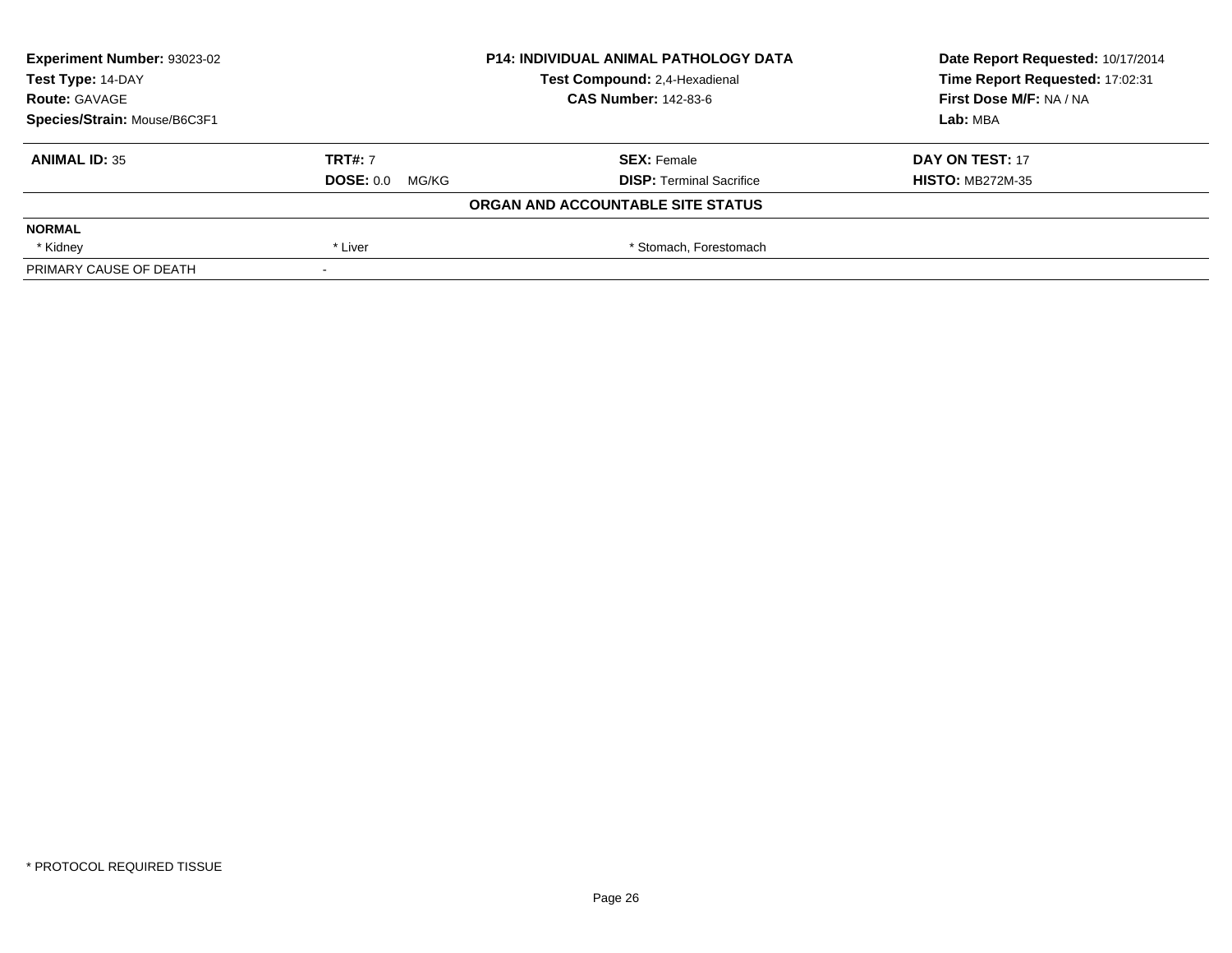| Experiment Number: 93023-02                                                           |                           | <b>P14: INDIVIDUAL ANIMAL PATHOLOGY DATA</b> | Date Report Requested: 10/17/2014 |
|---------------------------------------------------------------------------------------|---------------------------|----------------------------------------------|-----------------------------------|
| Test Type: 14-DAY                                                                     |                           | Test Compound: 2,4-Hexadienal                | Time Report Requested: 17:02:31   |
| <b>Route: GAVAGE</b>                                                                  |                           | <b>CAS Number: 142-83-6</b>                  | First Dose M/F: NA / NA           |
| Species/Strain: Mouse/B6C3F1                                                          |                           |                                              | Lab: MBA                          |
| <b>ANIMAL ID: 39</b>                                                                  | <b>TRT#: 8</b>            | <b>SEX: Female</b>                           | <b>DAY ON TEST: 4</b>             |
|                                                                                       | <b>DOSE: 3.0</b><br>MG/KG | <b>DISP:</b> Dosing Accident                 | <b>HISTO: MB272M-39</b>           |
|                                                                                       |                           | ORGAN AND ACCOUNTABLE SITE STATUS            |                                   |
| <b>NORMAL</b>                                                                         |                           |                                              |                                   |
| * Esophagus                                                                           | * Kidney                  | * Liver                                      | * Stomach, Forestomach            |
| <b>OBSERVATIONS</b>                                                                   |                           |                                              |                                   |
| * Esophagus                                                                           |                           |                                              |                                   |
| Note: TGL 1-NCL                                                                       |                           |                                              |                                   |
| PRIMARY CAUSE OF DEATH                                                                | $\blacksquare$            |                                              |                                   |
| Animal Note: CAVITIES, THORACIC, ACCUMULATION, EMULSION, APPROXIMATELY 1CC, TGL 2-NST |                           |                                              |                                   |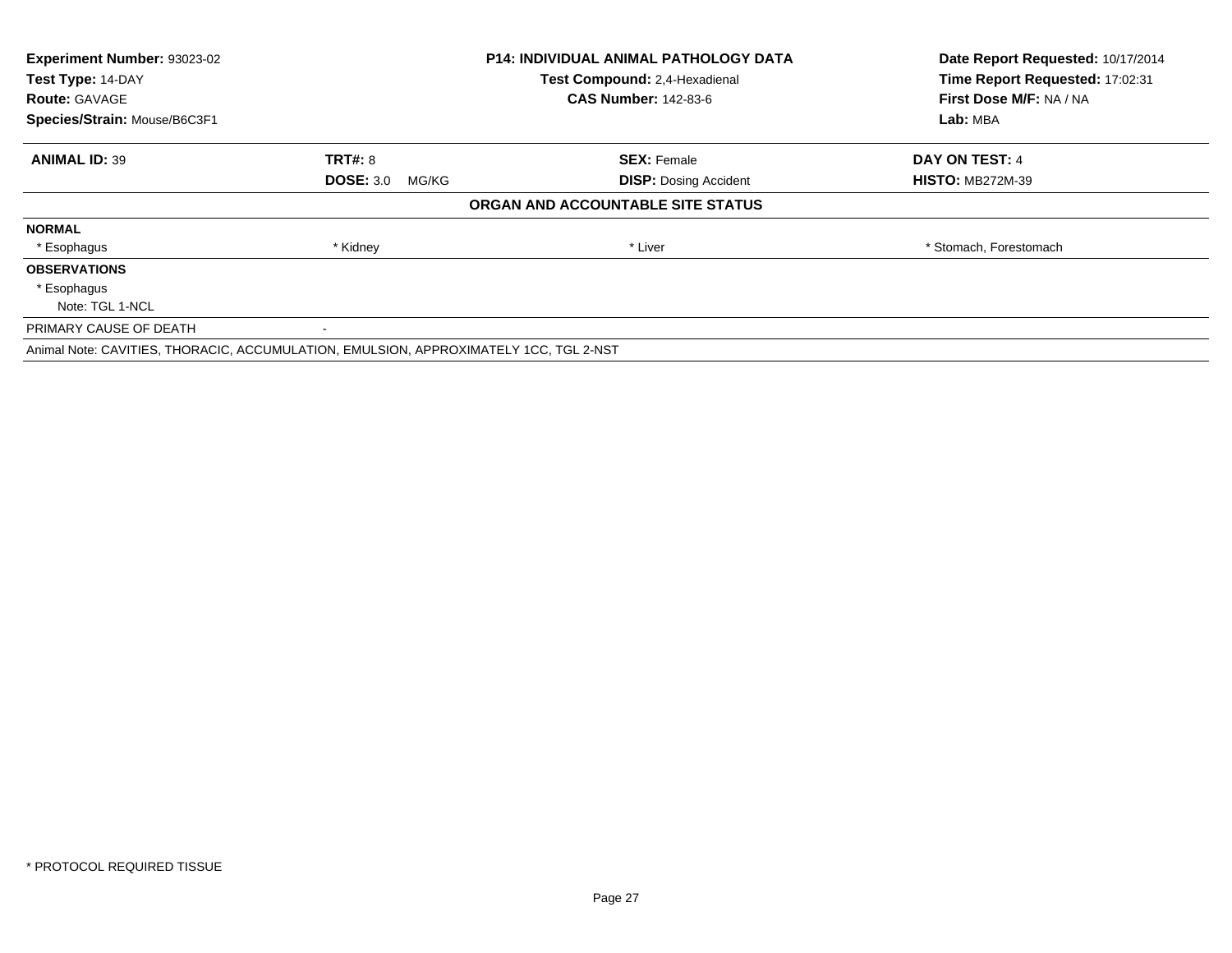| <b>Experiment Number: 93023-02</b><br>Test Type: 14-DAY<br><b>Route: GAVAGE</b> |                         | <b>P14: INDIVIDUAL ANIMAL PATHOLOGY DATA</b><br>Test Compound: 2,4-Hexadienal<br><b>CAS Number: 142-83-6</b> | Date Report Requested: 10/17/2014<br>Time Report Requested: 17:02:31<br>First Dose M/F: NA / NA |
|---------------------------------------------------------------------------------|-------------------------|--------------------------------------------------------------------------------------------------------------|-------------------------------------------------------------------------------------------------|
| Species/Strain: Mouse/B6C3F1                                                    |                         |                                                                                                              | Lab: MBA                                                                                        |
| <b>ANIMAL ID: 46</b>                                                            | TRT#: 10                | <b>SEX: Female</b>                                                                                           | DAY ON TEST: 17                                                                                 |
|                                                                                 | <b>DOSE: 27.0 MG/KG</b> | <b>DISP: Terminal Sacrifice</b>                                                                              | <b>HISTO: MB272M-46</b>                                                                         |
|                                                                                 |                         | ORGAN AND ACCOUNTABLE SITE STATUS                                                                            |                                                                                                 |
| <b>MISSING</b>                                                                  |                         |                                                                                                              |                                                                                                 |
| * Stomach. Forestomach                                                          |                         |                                                                                                              |                                                                                                 |
| PRIMARY CAUSE OF DEATH                                                          |                         |                                                                                                              |                                                                                                 |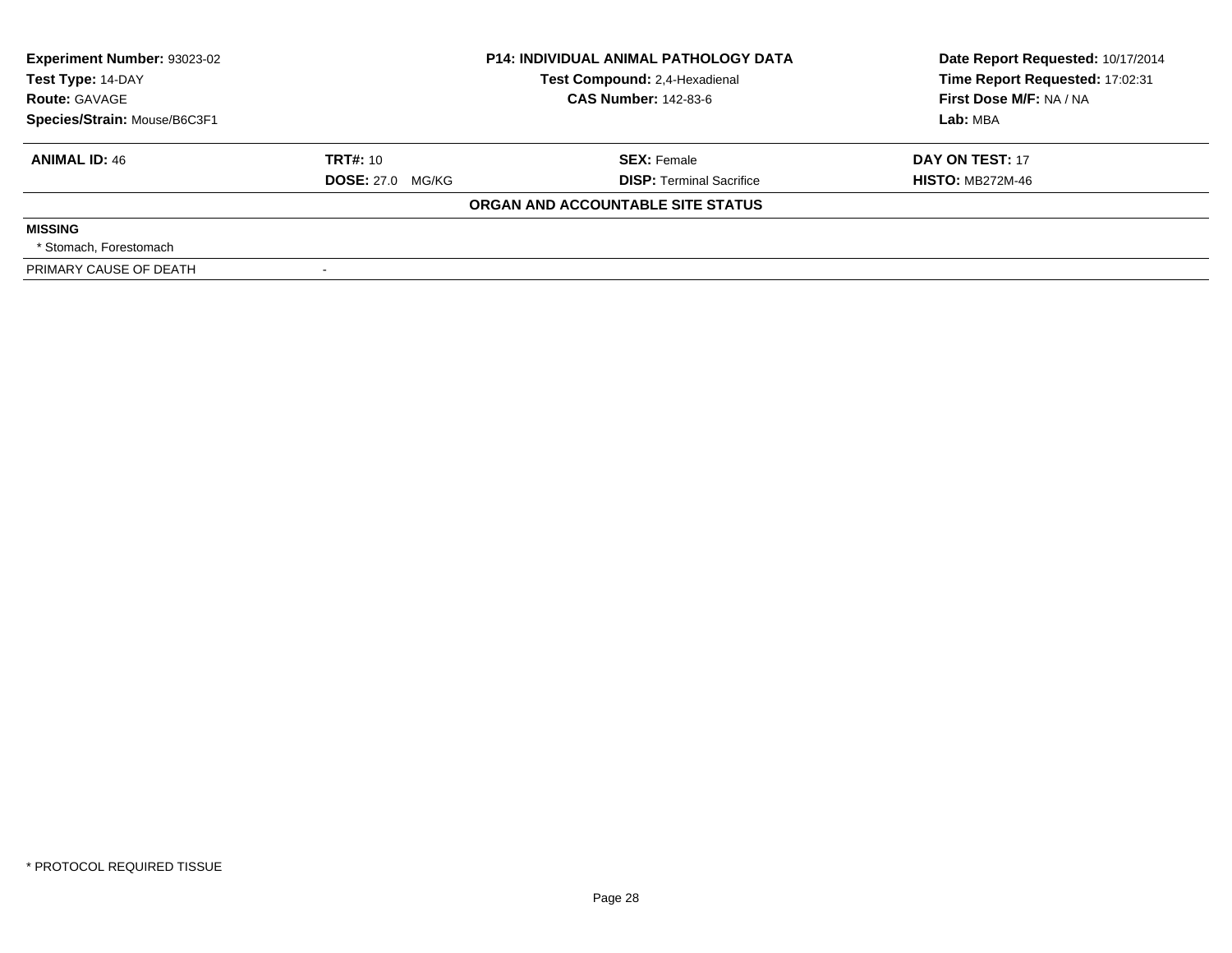| Experiment Number: 93023-02<br>Test Type: 14-DAY |                         | <b>P14: INDIVIDUAL ANIMAL PATHOLOGY DATA</b><br>Test Compound: 2,4-Hexadienal | Date Report Requested: 10/17/2014<br>Time Report Requested: 17:02:31 |  |
|--------------------------------------------------|-------------------------|-------------------------------------------------------------------------------|----------------------------------------------------------------------|--|
| <b>Route: GAVAGE</b>                             |                         | <b>CAS Number: 142-83-6</b>                                                   | First Dose M/F: NA / NA                                              |  |
| Species/Strain: Mouse/B6C3F1                     |                         |                                                                               | Lab: MBA                                                             |  |
| <b>ANIMAL ID: 47</b>                             | TRT#: 10                | <b>SEX: Female</b>                                                            | DAY ON TEST: 17                                                      |  |
|                                                  | <b>DOSE: 27.0 MG/KG</b> | <b>DISP: Terminal Sacrifice</b>                                               | <b>HISTO: MB272M-47</b>                                              |  |
|                                                  |                         | ORGAN AND ACCOUNTABLE SITE STATUS                                             |                                                                      |  |
| <b>NORMAL</b>                                    |                         |                                                                               |                                                                      |  |
| * Stomach. Forestomach                           |                         |                                                                               |                                                                      |  |
| PRIMARY CAUSE OF DEATH                           |                         |                                                                               |                                                                      |  |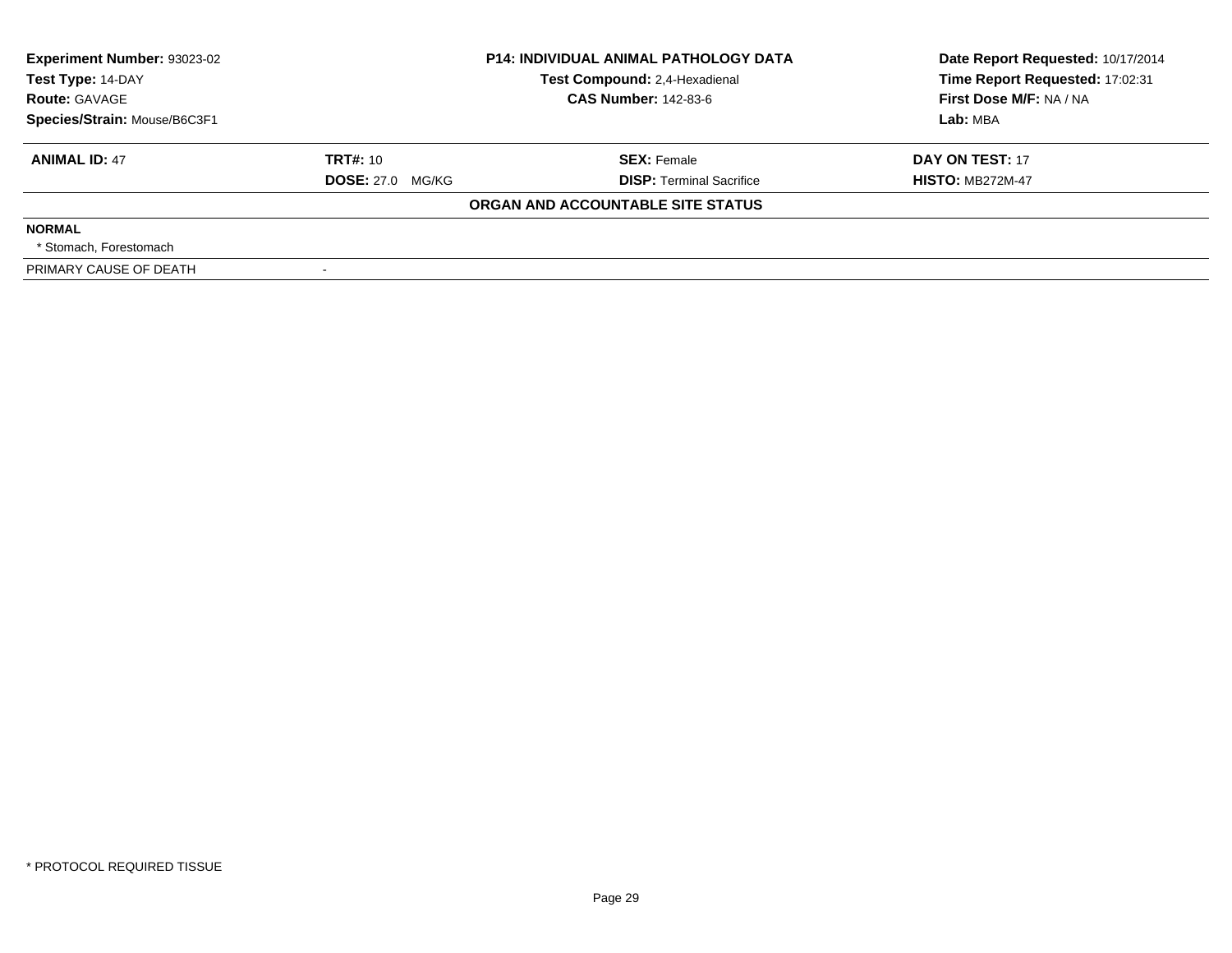| Experiment Number: 93023-02<br>Test Type: 14-DAY | <b>P14: INDIVIDUAL ANIMAL PATHOLOGY DATA</b><br>Test Compound: 2,4-Hexadienal |                                   | Date Report Requested: 10/17/2014<br>Time Report Requested: 17:02:31 |  |
|--------------------------------------------------|-------------------------------------------------------------------------------|-----------------------------------|----------------------------------------------------------------------|--|
| <b>Route: GAVAGE</b>                             |                                                                               | <b>CAS Number: 142-83-6</b>       | First Dose M/F: NA / NA                                              |  |
| Species/Strain: Mouse/B6C3F1                     |                                                                               |                                   | Lab: MBA                                                             |  |
| <b>ANIMAL ID: 48</b>                             | TRT#: 10                                                                      | <b>SEX: Female</b>                | DAY ON TEST: 17                                                      |  |
|                                                  | <b>DOSE: 27.0 MG/KG</b>                                                       | <b>DISP: Terminal Sacrifice</b>   | <b>HISTO: MB272M-48</b>                                              |  |
|                                                  |                                                                               | ORGAN AND ACCOUNTABLE SITE STATUS |                                                                      |  |
| <b>NORMAL</b>                                    |                                                                               |                                   |                                                                      |  |
| * Stomach. Forestomach                           |                                                                               |                                   |                                                                      |  |
| PRIMARY CAUSE OF DEATH                           |                                                                               |                                   |                                                                      |  |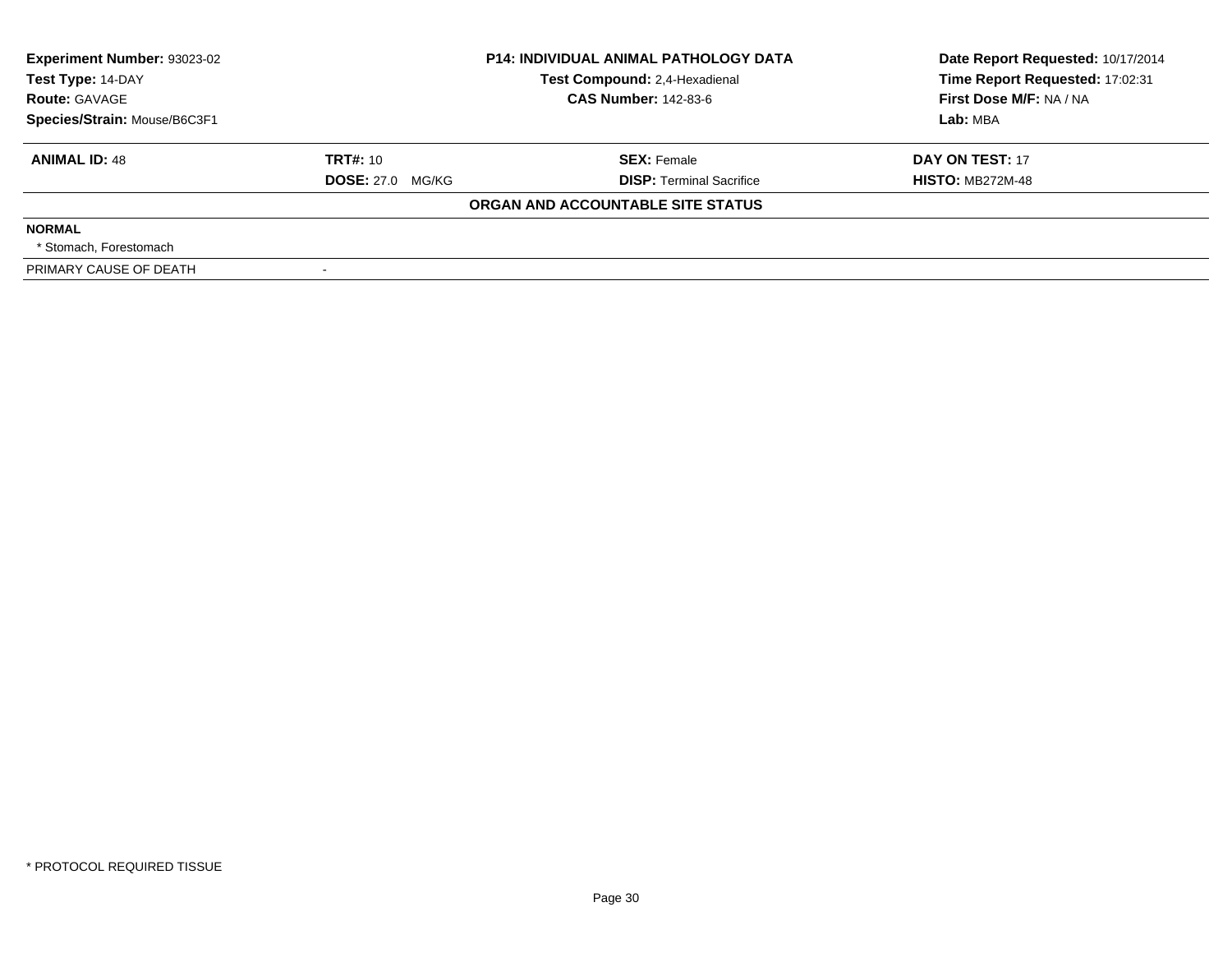| Experiment Number: 93023-02<br>Test Type: 14-DAY | <b>P14: INDIVIDUAL ANIMAL PATHOLOGY DATA</b><br>Test Compound: 2,4-Hexadienal |                                   | Date Report Requested: 10/17/2014<br>Time Report Requested: 17:02:31 |  |
|--------------------------------------------------|-------------------------------------------------------------------------------|-----------------------------------|----------------------------------------------------------------------|--|
| <b>Route: GAVAGE</b>                             |                                                                               | <b>CAS Number: 142-83-6</b>       | First Dose M/F: NA / NA                                              |  |
| Species/Strain: Mouse/B6C3F1                     |                                                                               |                                   | Lab: MBA                                                             |  |
| <b>ANIMAL ID: 49</b>                             | TRT#: 10                                                                      | <b>SEX: Female</b>                | DAY ON TEST: 17                                                      |  |
|                                                  | <b>DOSE: 27.0 MG/KG</b>                                                       | <b>DISP: Terminal Sacrifice</b>   | <b>HISTO: MB272M-49</b>                                              |  |
|                                                  |                                                                               | ORGAN AND ACCOUNTABLE SITE STATUS |                                                                      |  |
| <b>NORMAL</b>                                    |                                                                               |                                   |                                                                      |  |
| * Stomach. Forestomach                           |                                                                               |                                   |                                                                      |  |
| PRIMARY CAUSE OF DEATH                           |                                                                               |                                   |                                                                      |  |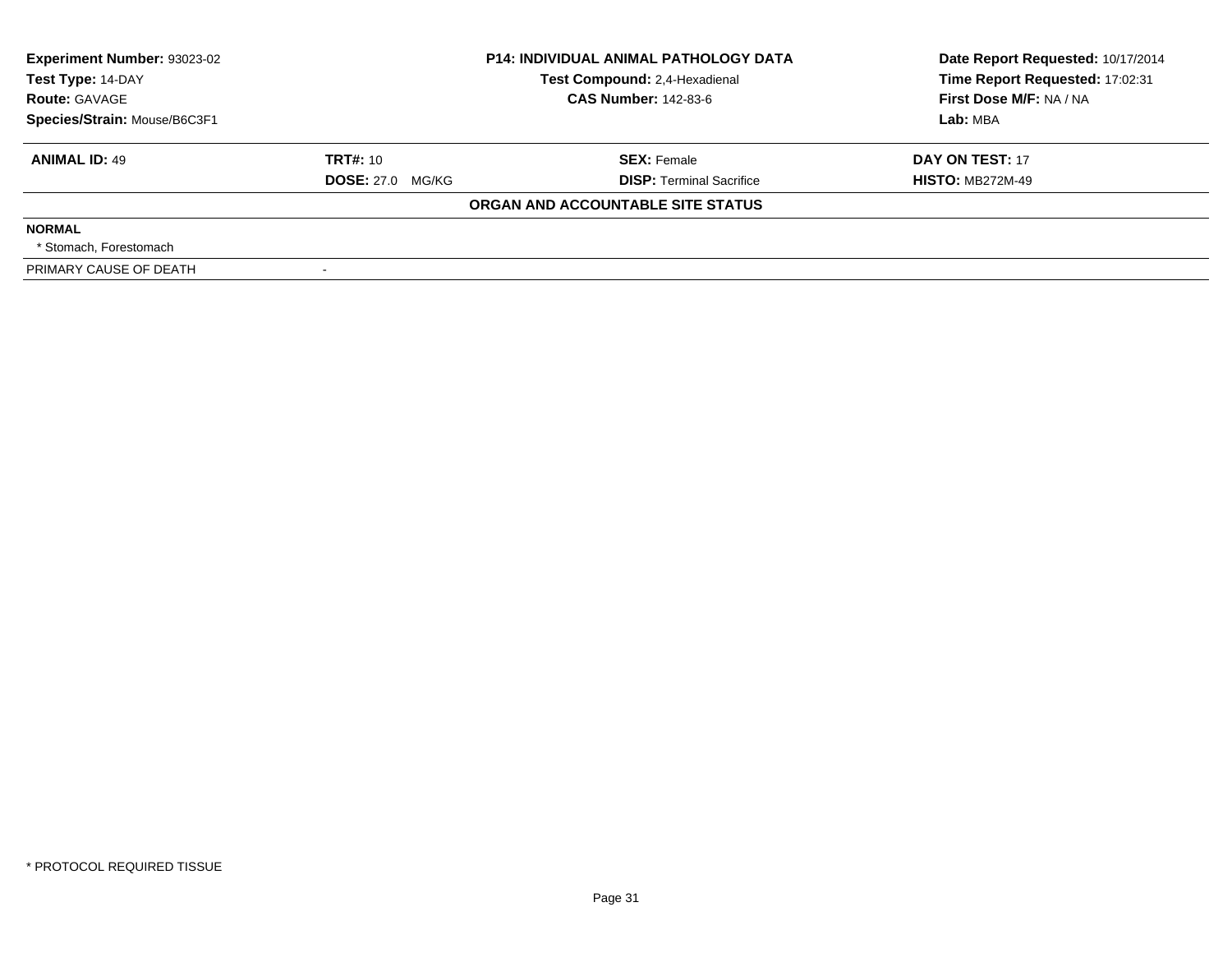| Experiment Number: 93023-02<br>Test Type: 14-DAY | <b>P14: INDIVIDUAL ANIMAL PATHOLOGY DATA</b><br>Test Compound: 2,4-Hexadienal |                                   | Date Report Requested: 10/17/2014<br>Time Report Requested: 17:02:31 |  |
|--------------------------------------------------|-------------------------------------------------------------------------------|-----------------------------------|----------------------------------------------------------------------|--|
| <b>Route: GAVAGE</b>                             |                                                                               | <b>CAS Number: 142-83-6</b>       | First Dose M/F: NA / NA                                              |  |
| Species/Strain: Mouse/B6C3F1                     |                                                                               |                                   | Lab: MBA                                                             |  |
| <b>ANIMAL ID: 50</b>                             | TRT#: 10                                                                      | <b>SEX: Female</b>                | DAY ON TEST: 17                                                      |  |
|                                                  | <b>DOSE: 27.0 MG/KG</b>                                                       | <b>DISP: Terminal Sacrifice</b>   | <b>HISTO: MB272M-50</b>                                              |  |
|                                                  |                                                                               | ORGAN AND ACCOUNTABLE SITE STATUS |                                                                      |  |
| <b>NORMAL</b>                                    |                                                                               |                                   |                                                                      |  |
| * Stomach. Forestomach                           |                                                                               |                                   |                                                                      |  |
| PRIMARY CAUSE OF DEATH                           |                                                                               |                                   |                                                                      |  |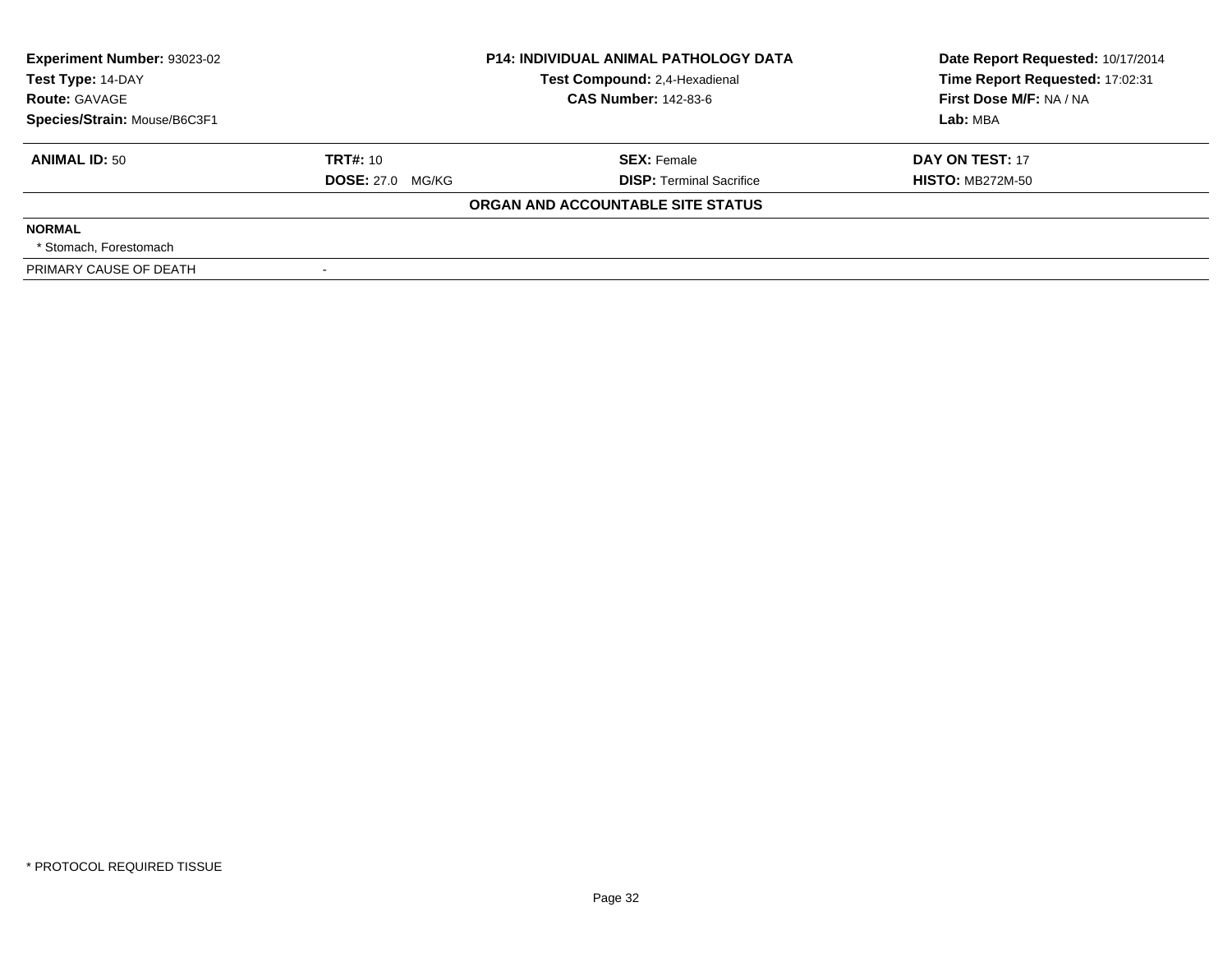| <b>Experiment Number: 93023-02</b><br>Test Type: 14-DAY<br><b>Route: GAVAGE</b> |                            | <b>P14: INDIVIDUAL ANIMAL PATHOLOGY DATA</b><br>Test Compound: 2,4-Hexadienal<br><b>CAS Number: 142-83-6</b> | Date Report Requested: 10/17/2014<br>Time Report Requested: 17:02:31<br>First Dose M/F: NA / NA |
|---------------------------------------------------------------------------------|----------------------------|--------------------------------------------------------------------------------------------------------------|-------------------------------------------------------------------------------------------------|
| Species/Strain: Mouse/B6C3F1                                                    |                            |                                                                                                              | Lab: MBA                                                                                        |
| <b>ANIMAL ID: 51</b>                                                            | <b>TRT#: 11</b>            | <b>SEX: Female</b>                                                                                           | DAY ON TEST: 17                                                                                 |
|                                                                                 | <b>DOSE: 80.0</b><br>MG/KG | <b>DISP:</b> Terminal Sacrifice                                                                              | <b>HISTO: MB272M-51</b>                                                                         |
|                                                                                 |                            | ORGAN AND ACCOUNTABLE SITE STATUS                                                                            |                                                                                                 |
| <b>NORMAL</b>                                                                   |                            |                                                                                                              |                                                                                                 |
| * Intestine Small, Ileum                                                        | * Kidney                   | * Liver                                                                                                      |                                                                                                 |
| <b>OBSERVATIONS</b>                                                             |                            |                                                                                                              |                                                                                                 |
| * Int Sm Ileum                                                                  |                            |                                                                                                              |                                                                                                 |
| Note: TGL 1-NCL                                                                 |                            |                                                                                                              |                                                                                                 |
| * Stomach, Forestomach                                                          |                            | Hyperkeratosis                                                                                               | Diffuse, Minimal                                                                                |
|                                                                                 | Epithelium                 | Hyperplasia                                                                                                  | Diffuse, Mild                                                                                   |
| * Uterus                                                                        |                            | Hydrometra                                                                                                   | Minimal                                                                                         |
| [Hydrometra TGLS = $2-2$ ]                                                      |                            |                                                                                                              |                                                                                                 |
| PRIMARY CAUSE OF DEATH                                                          |                            |                                                                                                              |                                                                                                 |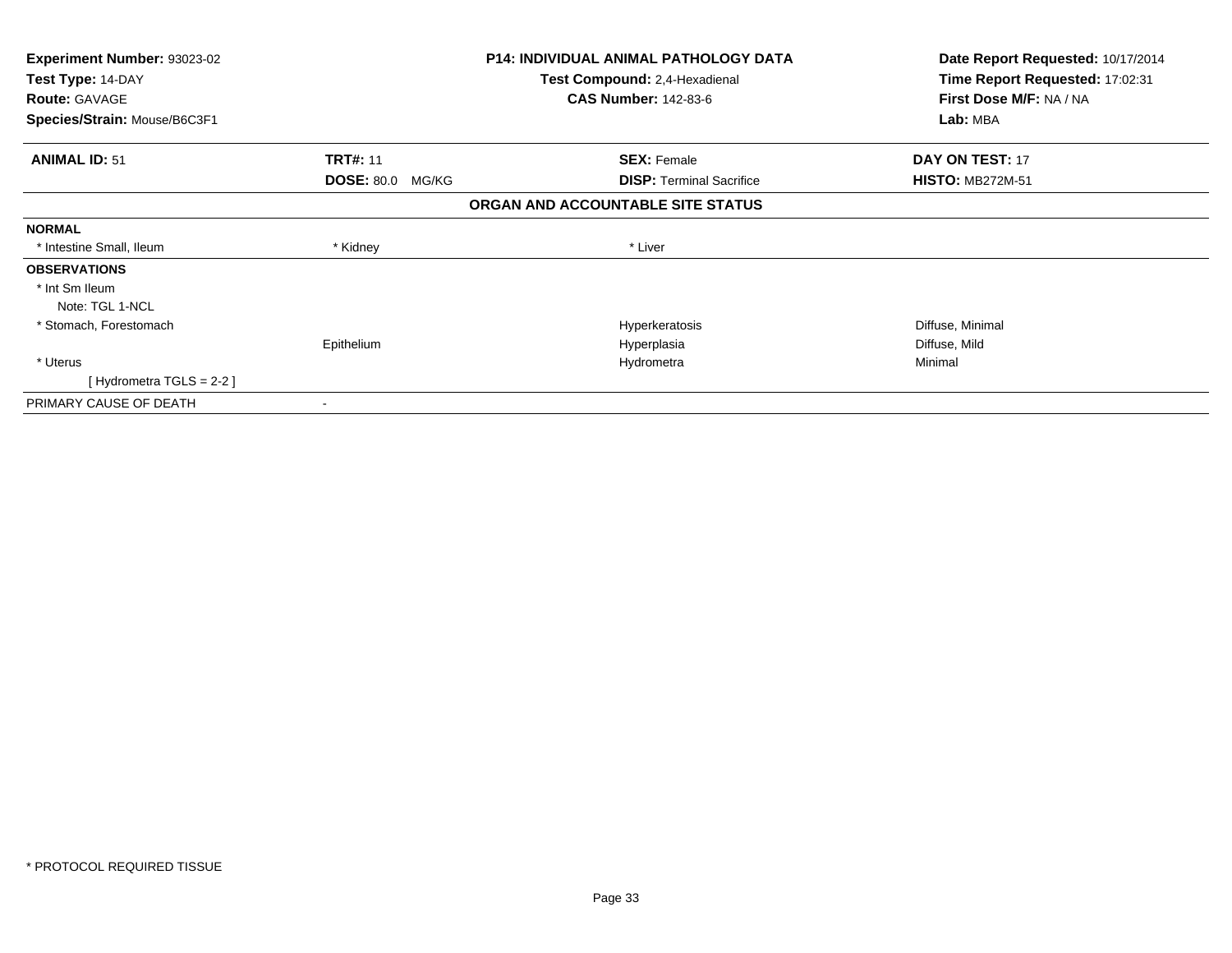| Experiment Number: 93023-02<br>Test Type: 14-DAY<br><b>Route: GAVAGE</b><br>Species/Strain: Mouse/B6C3F1 |                         | <b>P14: INDIVIDUAL ANIMAL PATHOLOGY DATA</b><br>Test Compound: 2,4-Hexadienal<br><b>CAS Number: 142-83-6</b> | Date Report Requested: 10/17/2014<br>Time Report Requested: 17:02:31<br>First Dose M/F: NA / NA<br>Lab: MBA |
|----------------------------------------------------------------------------------------------------------|-------------------------|--------------------------------------------------------------------------------------------------------------|-------------------------------------------------------------------------------------------------------------|
| <b>ANIMAL ID: 52</b>                                                                                     | <b>TRT#: 11</b>         |                                                                                                              | DAY ON TEST: 17                                                                                             |
|                                                                                                          | <b>DOSE: 80.0 MG/KG</b> | <b>SEX: Female</b><br><b>DISP:</b> Terminal Sacrifice                                                        | <b>HISTO: MB272M-52</b>                                                                                     |
|                                                                                                          |                         | ORGAN AND ACCOUNTABLE SITE STATUS                                                                            |                                                                                                             |
| <b>NORMAL</b>                                                                                            |                         |                                                                                                              |                                                                                                             |
| * Kidney                                                                                                 | * Liver                 |                                                                                                              |                                                                                                             |
| <b>OBSERVATIONS</b>                                                                                      |                         |                                                                                                              |                                                                                                             |
| * Stomach, Forestomach                                                                                   |                         | Hyperkeratosis                                                                                               | Diffuse, Minimal                                                                                            |
|                                                                                                          | Epithelium              | Hyperplasia                                                                                                  | Diffuse, Minimal                                                                                            |
|                                                                                                          |                         | Inflammation                                                                                                 | Chronic Active, Focal, Mild                                                                                 |
| PRIMARY CAUSE OF DEATH                                                                                   |                         |                                                                                                              |                                                                                                             |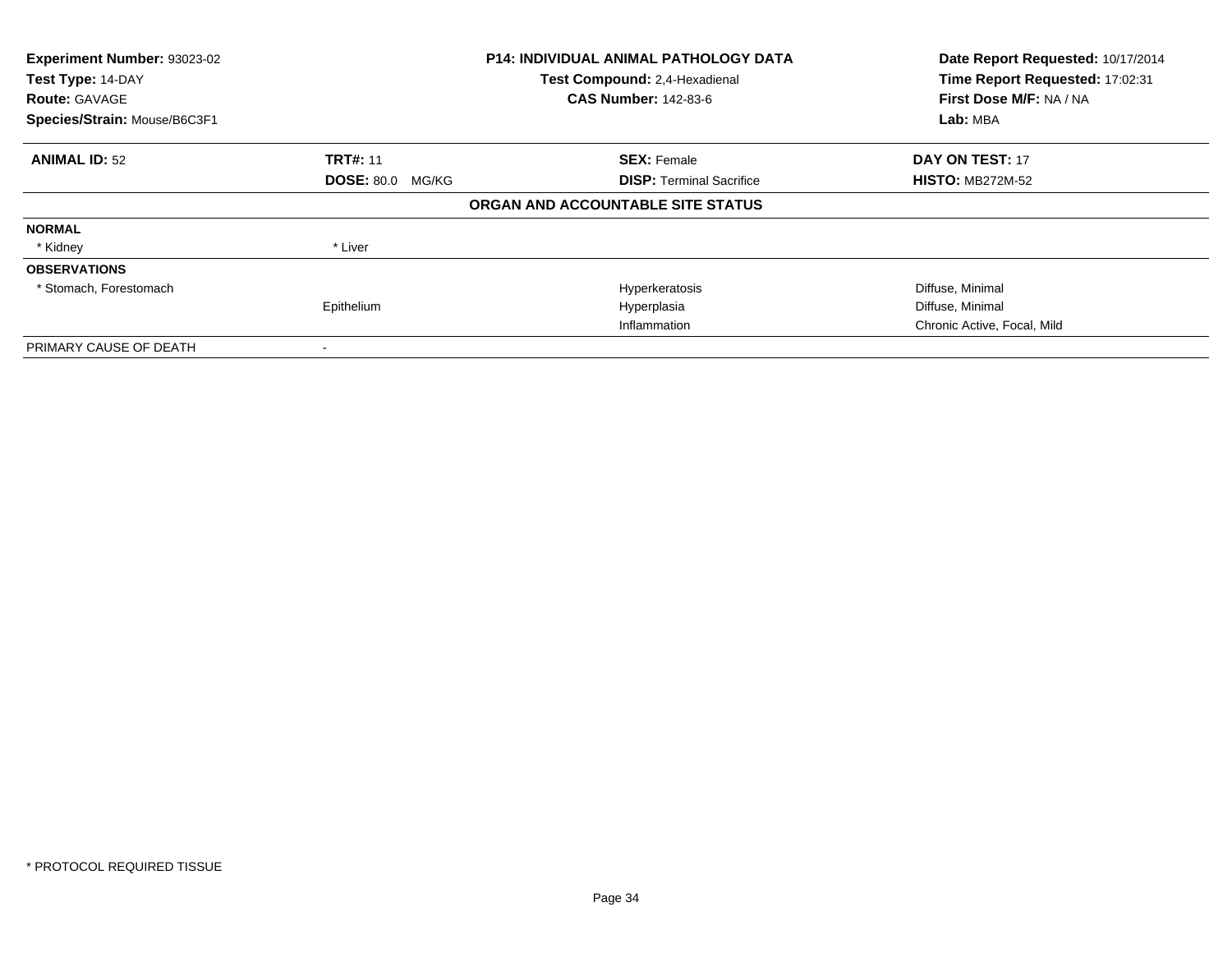| Experiment Number: 93023-02  |                         | <b>P14: INDIVIDUAL ANIMAL PATHOLOGY DATA</b> | Date Report Requested: 10/17/2014 |
|------------------------------|-------------------------|----------------------------------------------|-----------------------------------|
| Test Type: 14-DAY            |                         | Test Compound: 2,4-Hexadienal                | Time Report Requested: 17:02:31   |
| <b>Route: GAVAGE</b>         |                         | <b>CAS Number: 142-83-6</b>                  | First Dose M/F: NA / NA           |
| Species/Strain: Mouse/B6C3F1 |                         |                                              | Lab: MBA                          |
| <b>ANIMAL ID: 53</b>         | <b>TRT#: 11</b>         | <b>SEX: Female</b>                           | DAY ON TEST: 17                   |
|                              | <b>DOSE: 80.0 MG/KG</b> | <b>DISP: Terminal Sacrifice</b>              | <b>HISTO: MB272M-53</b>           |
|                              |                         | ORGAN AND ACCOUNTABLE SITE STATUS            |                                   |
| <b>NORMAL</b>                |                         |                                              |                                   |
| * Kidney                     | * Liver                 |                                              |                                   |
| <b>OBSERVATIONS</b>          |                         |                                              |                                   |
| * Stomach, Forestomach       |                         | Hyperkeratosis                               | Diffuse, Mild                     |
|                              | Epithelium              | Hyperplasia                                  | Diffuse, Minimal                  |
| PRIMARY CAUSE OF DEATH       |                         |                                              |                                   |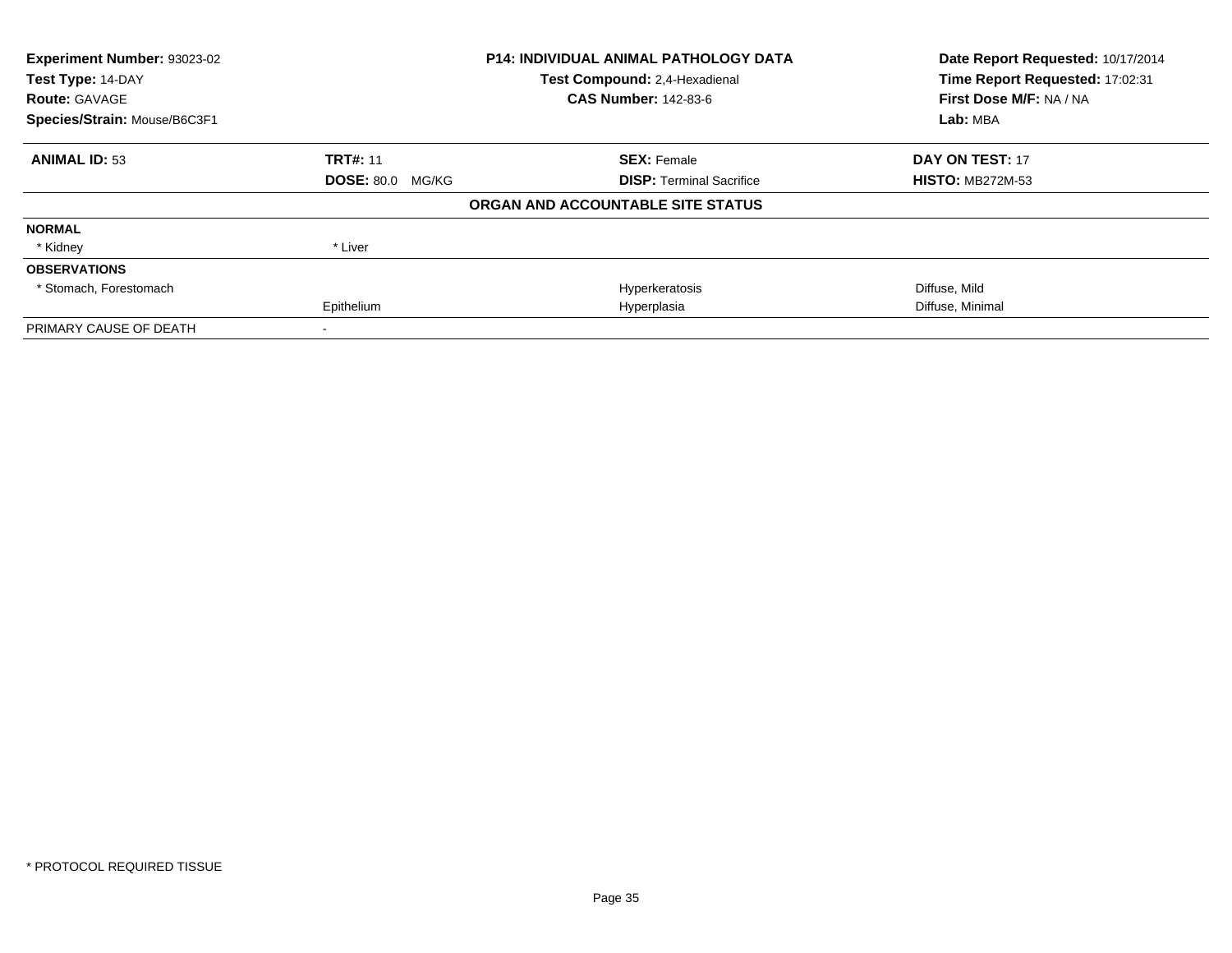| Experiment Number: 93023-02  |                         | <b>P14: INDIVIDUAL ANIMAL PATHOLOGY DATA</b> | Date Report Requested: 10/17/2014 |
|------------------------------|-------------------------|----------------------------------------------|-----------------------------------|
| Test Type: 14-DAY            |                         | Test Compound: 2,4-Hexadienal                | Time Report Requested: 17:02:31   |
| <b>Route: GAVAGE</b>         |                         | <b>CAS Number: 142-83-6</b>                  | First Dose M/F: NA / NA           |
| Species/Strain: Mouse/B6C3F1 |                         |                                              | Lab: MBA                          |
| <b>ANIMAL ID: 54</b>         | <b>TRT#: 11</b>         | <b>SEX: Female</b>                           | DAY ON TEST: 17                   |
|                              | <b>DOSE: 80.0 MG/KG</b> | <b>DISP: Terminal Sacrifice</b>              | <b>HISTO: MB272M-54</b>           |
|                              |                         | ORGAN AND ACCOUNTABLE SITE STATUS            |                                   |
| <b>NORMAL</b>                |                         |                                              |                                   |
| * Kidney                     | * Liver                 |                                              |                                   |
| <b>OBSERVATIONS</b>          |                         |                                              |                                   |
| * Stomach, Forestomach       |                         | Hyperkeratosis                               | Diffuse, Mild                     |
|                              | Epithelium              | Hyperplasia                                  | Diffuse, Minimal                  |
| PRIMARY CAUSE OF DEATH       |                         |                                              |                                   |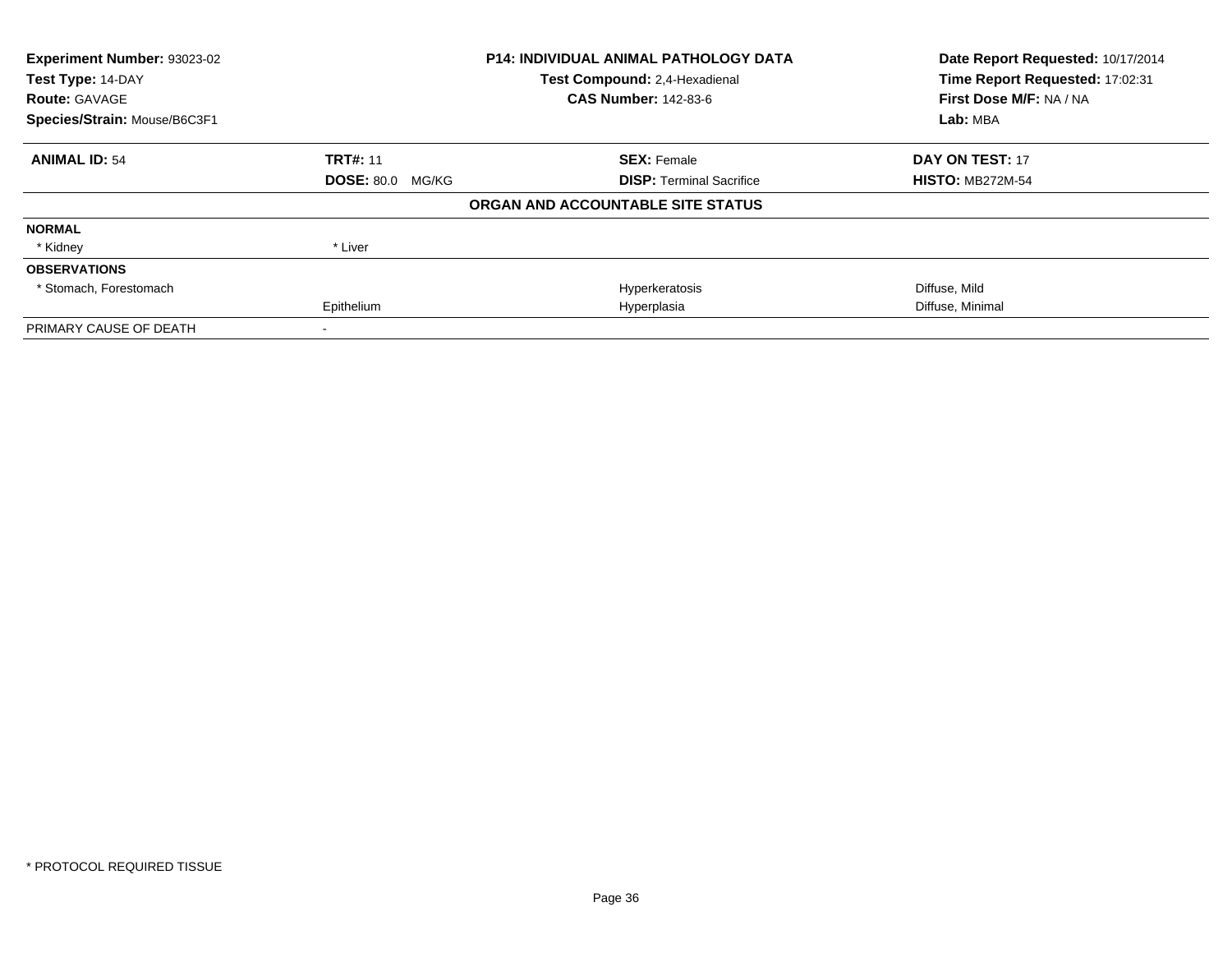| Experiment Number: 93023-02<br>Test Type: 14-DAY |                         | <b>P14: INDIVIDUAL ANIMAL PATHOLOGY DATA</b><br>Test Compound: 2,4-Hexadienal | Date Report Requested: 10/17/2014<br>Time Report Requested: 17:02:31 |
|--------------------------------------------------|-------------------------|-------------------------------------------------------------------------------|----------------------------------------------------------------------|
| <b>Route: GAVAGE</b>                             |                         | <b>CAS Number: 142-83-6</b>                                                   | First Dose M/F: NA / NA                                              |
| Species/Strain: Mouse/B6C3F1                     |                         |                                                                               | Lab: MBA                                                             |
| <b>ANIMAL ID: 55</b>                             | <b>TRT#: 11</b>         | <b>SEX: Female</b>                                                            | DAY ON TEST: 17                                                      |
|                                                  | <b>DOSE: 80.0 MG/KG</b> | <b>DISP:</b> Terminal Sacrifice                                               | <b>HISTO: MB272M-55</b>                                              |
|                                                  |                         | ORGAN AND ACCOUNTABLE SITE STATUS                                             |                                                                      |
| <b>NORMAL</b>                                    |                         |                                                                               |                                                                      |
| * Kidney                                         | * Liver                 |                                                                               |                                                                      |
| <b>OBSERVATIONS</b>                              |                         |                                                                               |                                                                      |
| * Stomach, Forestomach                           |                         | Hyperkeratosis                                                                | Diffuse, Moderate                                                    |
|                                                  | Epithelium              | Hyperplasia                                                                   | Diffuse, Mild                                                        |
|                                                  |                         | Inflammation                                                                  | Chronic Active, Focal, Mild                                          |
| [Hyperkeratosis $TGLS = 1-1$ ]                   |                         |                                                                               |                                                                      |
| PRIMARY CAUSE OF DEATH                           |                         |                                                                               |                                                                      |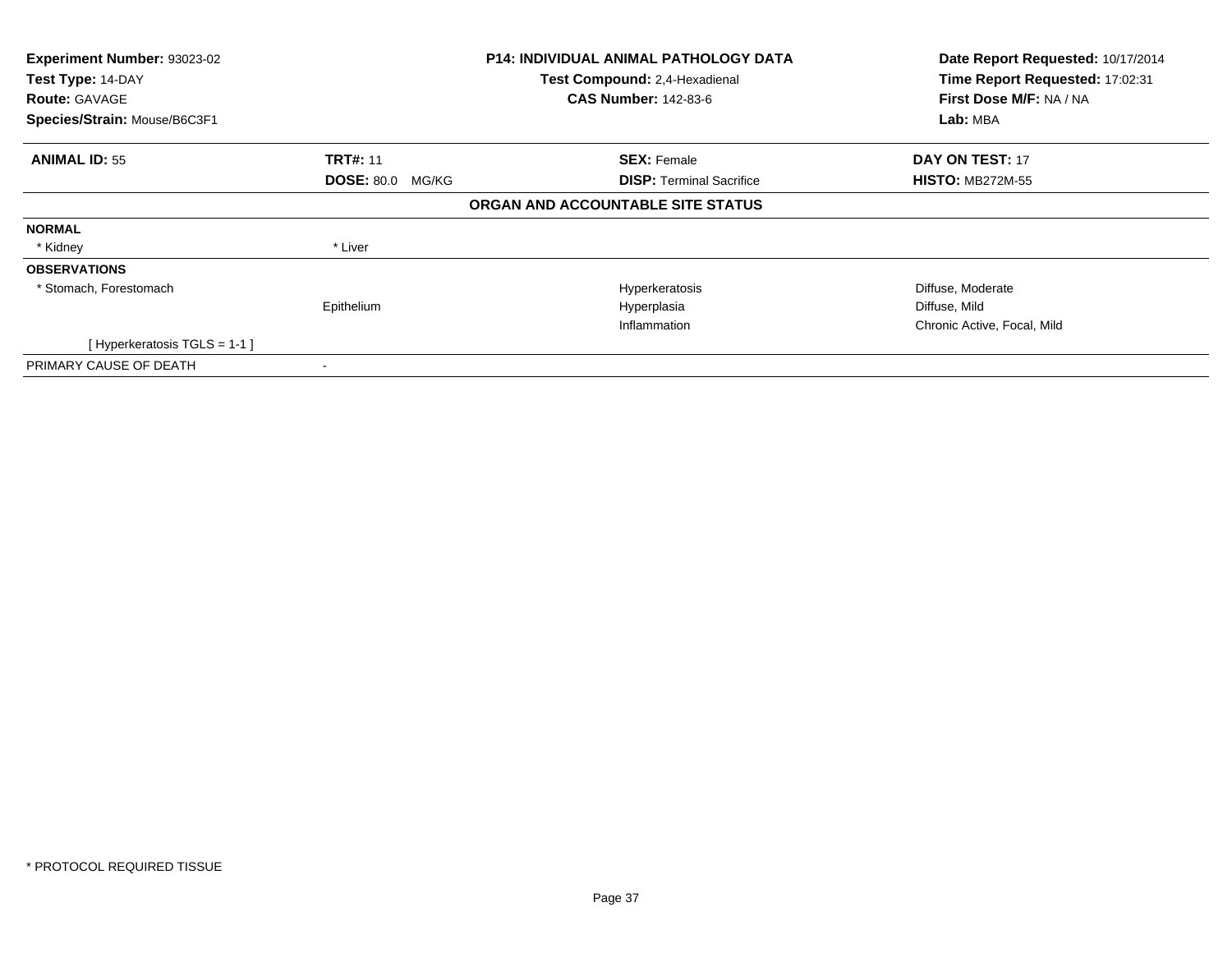| <b>Experiment Number: 93023-02</b>                                                        |                   | <b>P14: INDIVIDUAL ANIMAL PATHOLOGY DATA</b> | Date Report Requested: 10/17/2014 |
|-------------------------------------------------------------------------------------------|-------------------|----------------------------------------------|-----------------------------------|
| Test Type: 14-DAY                                                                         |                   | Test Compound: 2,4-Hexadienal                | Time Report Requested: 17:02:31   |
| <b>Route: GAVAGE</b>                                                                      |                   | <b>CAS Number: 142-83-6</b>                  | First Dose M/F: NA / NA           |
| Species/Strain: Mouse/B6C3F1                                                              |                   |                                              | Lab: MBA                          |
| <b>ANIMAL ID: 56</b>                                                                      | <b>TRT#: 12</b>   | <b>SEX: Female</b>                           | DAY ON TEST: 10                   |
|                                                                                           | DOSE: 240.0 MG/KG | <b>DISP: Natural Death</b>                   | <b>HISTO: MB272M-56</b>           |
|                                                                                           |                   | ORGAN AND ACCOUNTABLE SITE STATUS            |                                   |
| <b>NORMAL</b>                                                                             |                   |                                              |                                   |
| * Kidney                                                                                  | * Liver           |                                              |                                   |
| <b>OBSERVATIONS</b>                                                                       |                   |                                              |                                   |
| * Liver                                                                                   |                   |                                              |                                   |
| Note: TGL 3-NCL                                                                           |                   |                                              |                                   |
| * Spleen                                                                                  |                   | Inflammation                                 | Chronic Active, Focal, Moderate   |
| [Inflammation TGLS = $2-2$ ]                                                              |                   |                                              |                                   |
| * Stomach, Forestomach                                                                    | Epithelium        | Hyperplasia                                  | Focal, Moderate                   |
|                                                                                           |                   | Necrosis                                     | Focal, Moderate                   |
| [ Hyperplasia TGLS = 6-2 ]                                                                |                   |                                              |                                   |
| [ Necrosis TGLS = $4,5-1$ ]                                                               |                   |                                              |                                   |
| PRIMARY CAUSE OF DEATH                                                                    |                   |                                              |                                   |
| Asimal Nata, OANITIER, ADDOMINAL, ADUERION, INVOLVER RDLEEN, LIVED AND REQUARGLETOL 4 NRT |                   |                                              |                                   |

Animal Note: CAVITIES, ABDOMINAL, ADHESION, INVOLVES SPLEEN, LIVER AND STOMACH, TGL 1-NST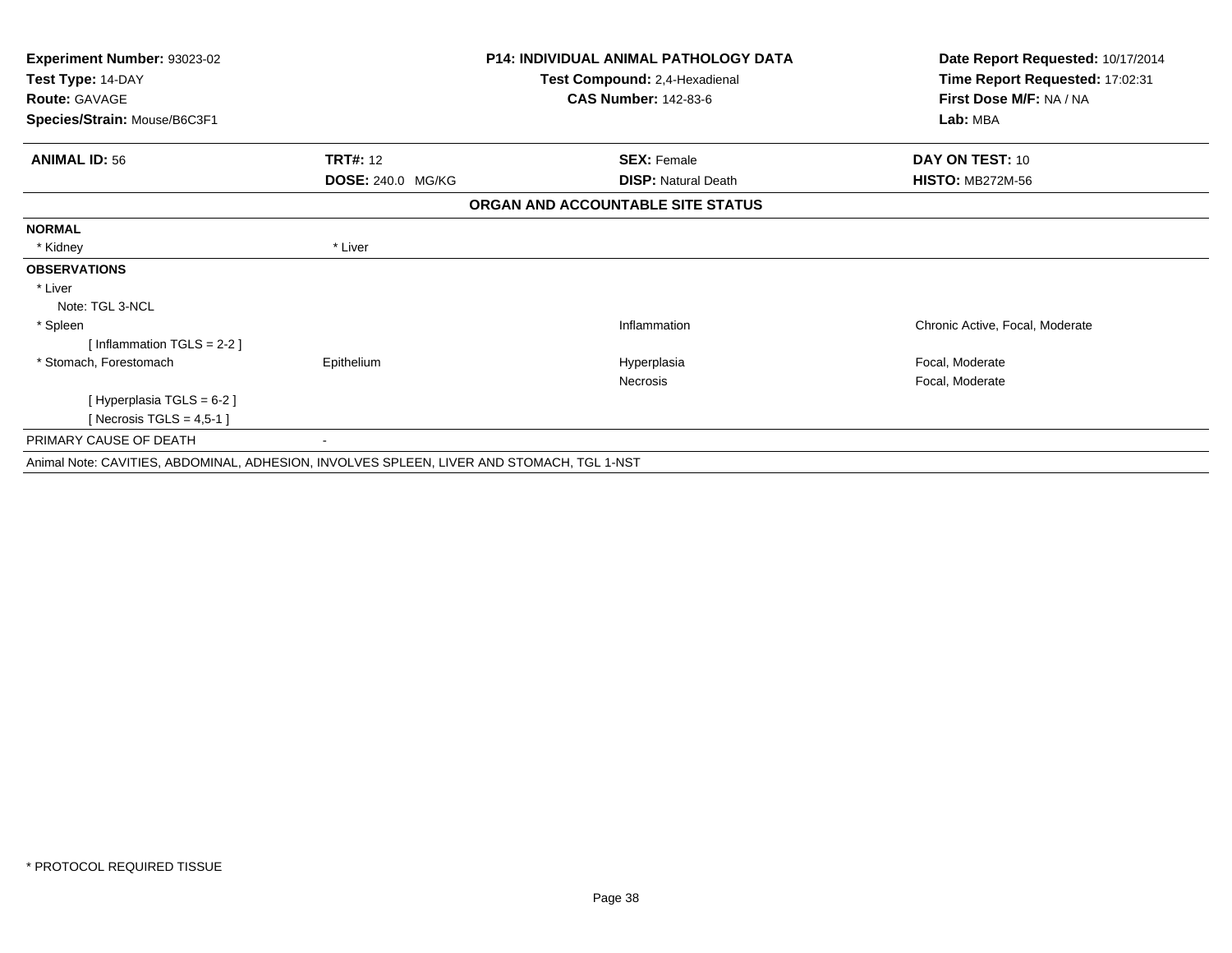| <b>Experiment Number: 93023-02</b>                              |                   | <b>P14: INDIVIDUAL ANIMAL PATHOLOGY DATA</b> | Date Report Requested: 10/17/2014 |
|-----------------------------------------------------------------|-------------------|----------------------------------------------|-----------------------------------|
| Test Type: 14-DAY                                               |                   | Test Compound: 2,4-Hexadienal                | Time Report Requested: 17:02:31   |
| Route: GAVAGE                                                   |                   | <b>CAS Number: 142-83-6</b>                  | First Dose M/F: NA / NA           |
| Species/Strain: Mouse/B6C3F1                                    |                   |                                              | Lab: MBA                          |
| <b>ANIMAL ID: 57</b>                                            | <b>TRT#: 12</b>   | <b>SEX: Female</b>                           | DAY ON TEST: 17                   |
|                                                                 | DOSE: 240.0 MG/KG | <b>DISP: Terminal Sacrifice</b>              | <b>HISTO: MB272M-57</b>           |
|                                                                 |                   | ORGAN AND ACCOUNTABLE SITE STATUS            |                                   |
| <b>NORMAL</b>                                                   |                   |                                              |                                   |
| * Kidney                                                        |                   |                                              |                                   |
| <b>OBSERVATIONS</b>                                             |                   |                                              |                                   |
| * Liver                                                         |                   | <b>Necrosis</b>                              | Focal, Moderate                   |
| [ Necrosis TGLS = $4-2$ ]                                       |                   |                                              |                                   |
| * Lymph Node                                                    | <b>Bronchial</b>  | Hyperplasia                                  | Lymphoid, Mild                    |
|                                                                 | Renal             | Hyperplasia                                  | Lymphoid, Mild                    |
| [Hyperplasia TGLS = 6-4]                                        |                   |                                              |                                   |
| [Hyperplasia TGLS = 5-3]                                        |                   |                                              |                                   |
| * Spleen                                                        |                   | Inflammation                                 | Chronic Active, Focal, Moderate   |
| [Inflammation TGLS = $2-2$ ]                                    |                   |                                              |                                   |
| * Stomach, Forestomach                                          | Epithelium        | Hyperplasia                                  | Focal, Moderate                   |
|                                                                 |                   | <b>Necrosis</b>                              | Focal, Marked                     |
|                                                                 |                   | Ulcer                                        | Chronic Active, Focal, Marked     |
| [Necrosis TGLS = $3-5$ ]                                        |                   |                                              |                                   |
| [ Ulcer TGLS = $7-1$ ]                                          |                   |                                              |                                   |
| PRIMARY CAUSE OF DEATH                                          |                   |                                              |                                   |
| Animal Note: CAVITY, ABDOMINAL, ADHESION, TO STOMACH, TGL 1-NST |                   |                                              |                                   |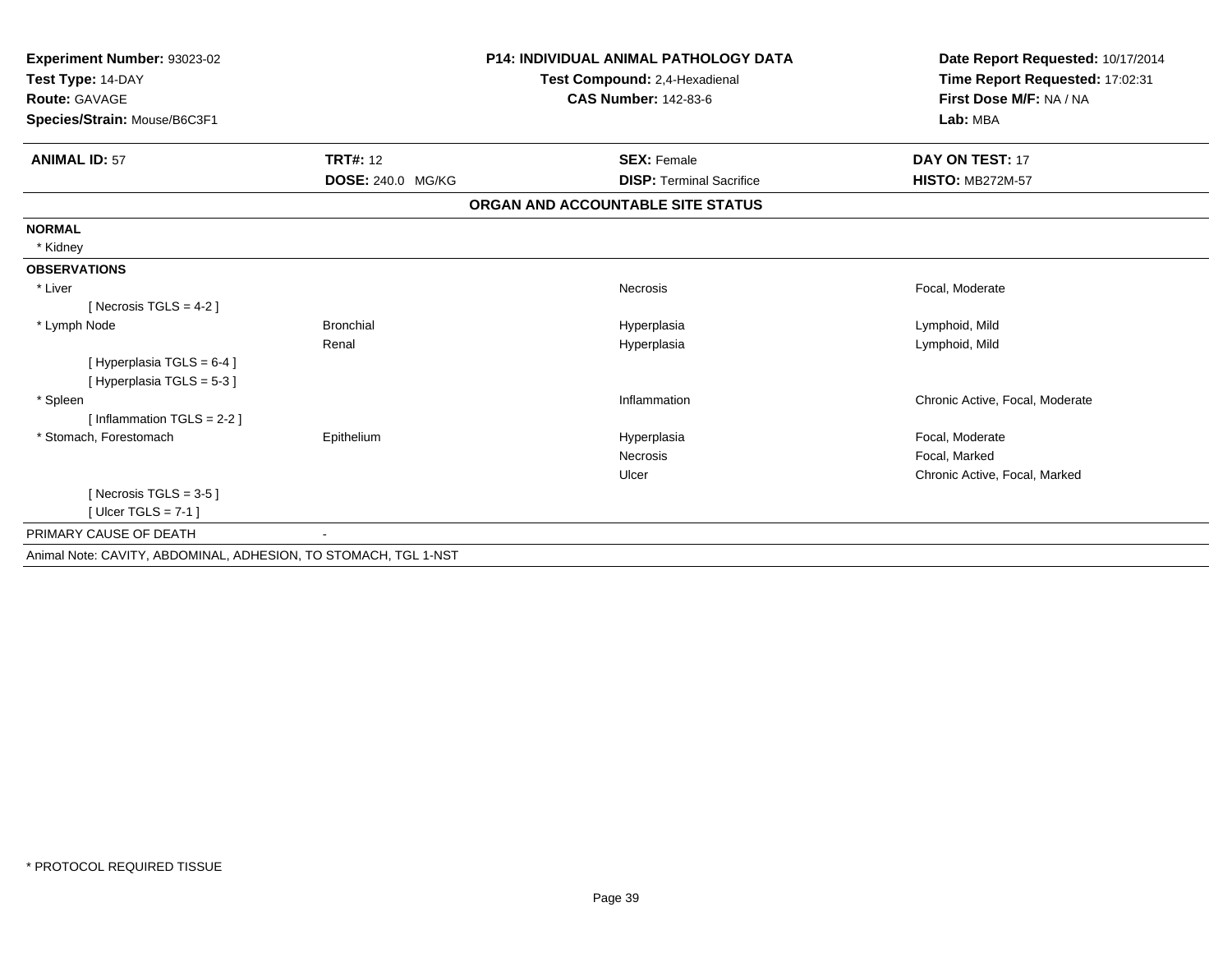| Experiment Number: 93023-02                                                    |                   | <b>P14: INDIVIDUAL ANIMAL PATHOLOGY DATA</b> | Date Report Requested: 10/17/2014 |
|--------------------------------------------------------------------------------|-------------------|----------------------------------------------|-----------------------------------|
| Test Type: 14-DAY                                                              |                   | Test Compound: 2,4-Hexadienal                | Time Report Requested: 17:02:31   |
| <b>Route: GAVAGE</b>                                                           |                   | <b>CAS Number: 142-83-6</b>                  | First Dose M/F: NA / NA           |
| Species/Strain: Mouse/B6C3F1                                                   |                   |                                              | Lab: MBA                          |
| <b>ANIMAL ID: 58</b>                                                           | <b>TRT#: 12</b>   | <b>SEX: Female</b>                           | <b>DAY ON TEST: 17</b>            |
|                                                                                | DOSE: 240.0 MG/KG | <b>DISP:</b> Terminal Sacrifice              | <b>HISTO: MB272M-58</b>           |
|                                                                                |                   | ORGAN AND ACCOUNTABLE SITE STATUS            |                                   |
| <b>NORMAL</b>                                                                  |                   |                                              |                                   |
| * Kidney                                                                       | * Liver           | * Uterus                                     |                                   |
| <b>OBSERVATIONS</b>                                                            |                   |                                              |                                   |
| * Spleen                                                                       |                   | Inflammation                                 | Chronic Active, Focal, Moderate   |
| Inflammation TGLS = 4-2 ]                                                      |                   |                                              |                                   |
| * Stomach, Forestomach                                                         | Epithelium        | Hyperplasia                                  | Focal, Moderate                   |
|                                                                                |                   | Ulcer                                        | Chronic Active, Focal, Marked     |
| [Ulcer TGLS = 2,5-1]                                                           |                   |                                              |                                   |
| * Uterus                                                                       |                   |                                              |                                   |
| Note: TGL 1-NCL                                                                |                   |                                              |                                   |
| PRIMARY CAUSE OF DEATH                                                         |                   |                                              |                                   |
| Animal Note: CAVITIES, ABDOMINAL, ADHESION, WITH SPLEEN AND STOMACH, TGL 3-NST |                   |                                              |                                   |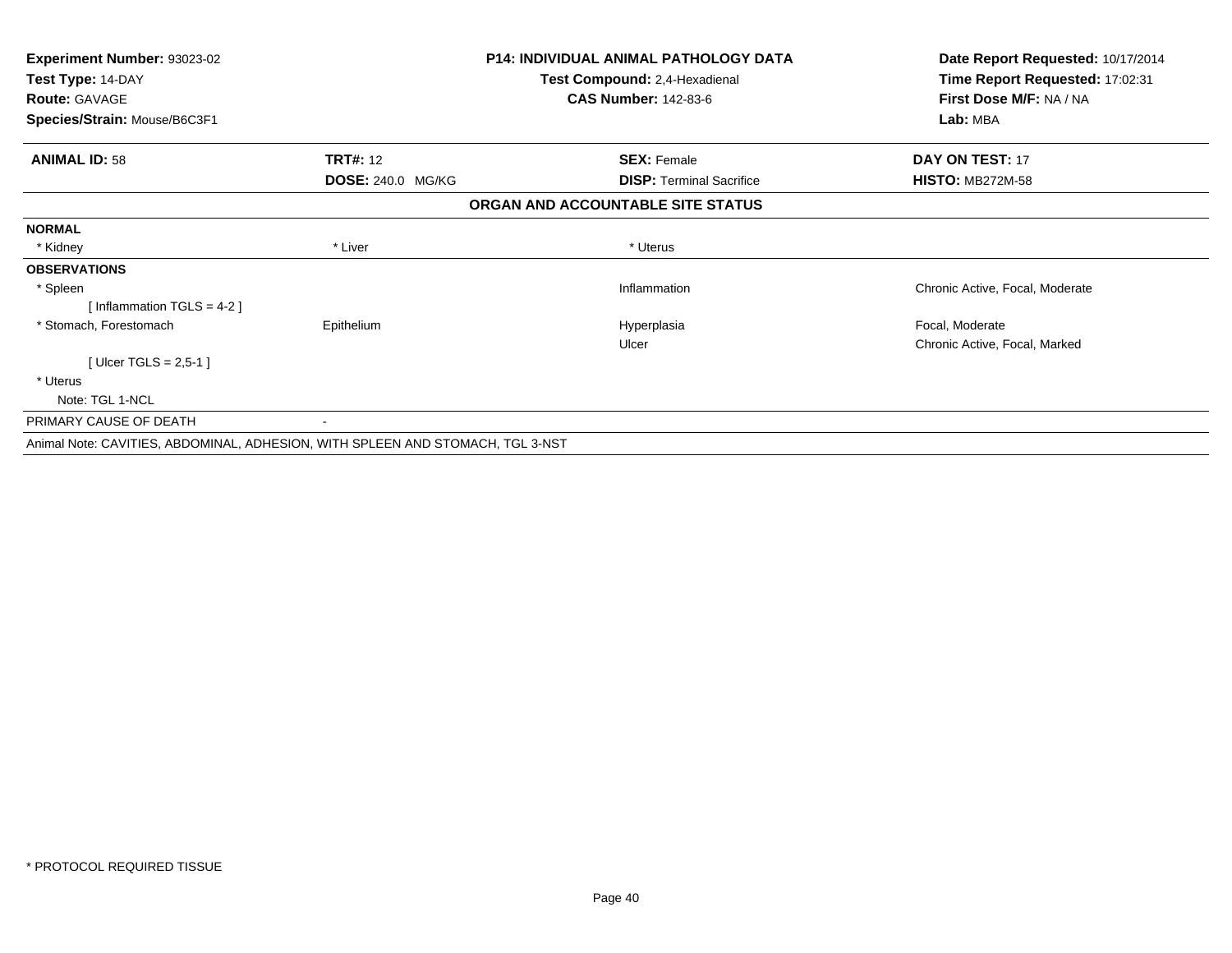| Experiment Number: 93023-02  |                          | <b>P14: INDIVIDUAL ANIMAL PATHOLOGY DATA</b> | Date Report Requested: 10/17/2014 |
|------------------------------|--------------------------|----------------------------------------------|-----------------------------------|
| Test Type: 14-DAY            |                          | Test Compound: 2,4-Hexadienal                | Time Report Requested: 17:02:31   |
| <b>Route: GAVAGE</b>         |                          | <b>CAS Number: 142-83-6</b>                  | First Dose M/F: NA / NA           |
| Species/Strain: Mouse/B6C3F1 |                          |                                              | Lab: MBA                          |
| <b>ANIMAL ID: 59</b>         | <b>TRT#: 12</b>          | <b>SEX: Female</b>                           | <b>DAY ON TEST: 17</b>            |
|                              | <b>DOSE: 240.0 MG/KG</b> | <b>DISP:</b> Terminal Sacrifice              | <b>HISTO: MB272M-59</b>           |
|                              |                          | ORGAN AND ACCOUNTABLE SITE STATUS            |                                   |
| <b>NORMAL</b>                |                          |                                              |                                   |
| * Kidney                     | * Liver                  |                                              |                                   |
| <b>OBSERVATIONS</b>          |                          |                                              |                                   |
| * Stomach, Forestomach       | Epithelium               | Hyperplasia                                  | Focal, Mild                       |
|                              |                          | Ulcer                                        | Chronic Active, Focal, Marked     |
| [Ulcer TGLS = 1-1 ]          |                          |                                              |                                   |
| PRIMARY CAUSE OF DEATH       |                          |                                              |                                   |